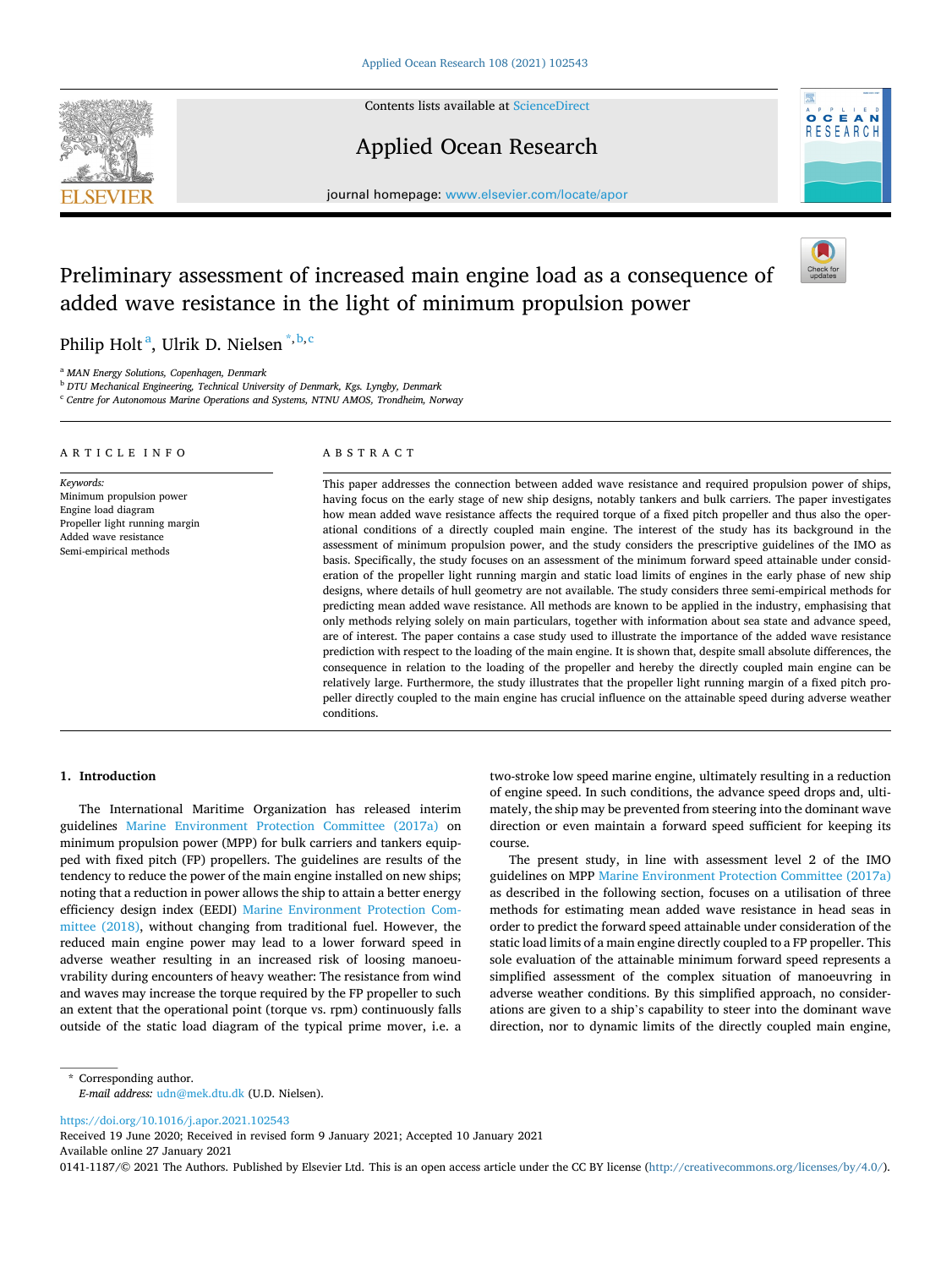effects of dynamic propeller ventilation, wake fraction fluctuations, etc. Such effects are not considered in the present study, as the focus lies on an early evaluation of a design's compliance with [Marine Environment](#page-11-0)  [Protection Committee \(2017a\);](#page-11-0) but it is noteworthy that all effects are important to consider later in the design spiral, when the exact hull design, propeller, and main engine are known, thus making manoeuvring simulations or wave tank tests possible.

The focus of this study is solely on FP propellers and the effects of added wave resistance towards the operational point of the directly coupled main engine; that is, the study does not consider controllable pitch (CP) propellers. Although a CP propeller in theory can load a directly coupled main engine at any point within the engine load diagram in any condition and provides advantages with respect to manoeuvrability, FP propellers - as a result of higher efficiency and lower cost - dominate the segment of larger merchant vessels performing week- or month-long ocean crossings.

#### *1.1. Minimum propulsion power*

As indicated, the MPP guidelines [Marine Environment Protection](#page-11-0)  [Committee \(2017a\)](#page-11-0) are in place to evaluate the design of new ships with respect to required main engine power.<sup>1</sup> Essentially, the guidelines distinguish between two assessment levels, where the ship should be considered to have sufficient power to maintain the manoeuvrability in adverse conditions if it fulfils one of these assessment levels. Assessment level 1 relates the requirement for MPP to the capacity of the ship in deadweight tonnage (DWT) through the simple expression: MPP =  $a \times$  $DWT + b$ *, with coefficients a and b defined by Marine Environment* [Protection Committee \(2017a\)](#page-11-0).

Assessment level 2 constitutes an evaluation of the torque reserve between the main engine load limits and the light (design) propeller curve, rather than an evaluation of maximum power installed. Thus, on the basis of the mean added resistance resulting from the prescribed sea state for, it is evaluated if the increase of required torque of the FP propeller can be maintained/ensured within the static load limits of the main engine. The simplified principle of the assessment is that, if the propulsion plant can provide the required torque to propel the ship with a certain advance speed in head waves and wind, the ship will also be able to keep course in waves and wind from any other direction. The minimum ship speed of advance in head waves and wind is thus selected depending on ship design, in such a way that the fulfilment of the ship speed of advance requirements means fulfilment of course-keeping requirements [Marine Environment Protection Committee \(2017a\)](#page-11-0). As a result, all resistance components (i.e., bare hull resistance in calm water, resistance due to appendages, aerodynamic resistance, and added resistance due to waves) must be determined when assessment of MPP is made in accordance with level 2.

In accordance with [Marine Environment Protection Committee](#page-11-0)  [\(2017a\),](#page-11-0) the minimum forward speed required to ensure course keeping is in the range 4–9 knots, depending on the ratio between frontal and lateral wind area and relative rudder area. Based on a ship's length between perpendiculars *Lpp,* level 2 of the MPP-guidelines defines two 'limiting sea states' as adverse conditions, in which the minimum forward speed is to be kept. The criteria for the significant wave height *Hs*  and mean wind speed *Vwind* are:

$$
L_{pp} < 200 \, \text{m: } H_s = 4.0 \, \text{m and } V_{wind} = 15.7 \, \text{m/s} \tag{1}
$$

$$
L_{pp} > 250
$$
 m:  $H_s = 5.5$  m and  $V_{wind} = 19$  m/s (2)

where values are to be linearly interpolated for  $200 \le L_{pp} \le 250$  m. Furthermore, assessment level 2 requires that MPP is calculated for a range of wave spectra, by varying the peak wave periods from 7.0 s to 15.0 s. The intervals of significant wave heights and wind speeds to be considered imply that two categories of ships are especially challenged: Ships of just  $L_{pp} = 250$  m, and smaller ships of 20,000 DWT where the EEDI-requirements are full in phase for tankers and bulk carriers [Marine](#page-11-0)  [Environment Protection Committee \(2018\).](#page-11-0) These smaller ships are typically significantly shorter than  $L_{pp} = 200$  m, and therefore they will experience the relatively most severe sea state.

As the MPP requirement set by assessment level 1 often returns values which hinder traditionally fueled ships in attaining compliance with EEDI Phase 2, an increase in designs that will have to be evaluated at assessment level 2 is expected. On a side note, it is assumed that traditional fuels continue to dominate the new-building market and concerns about MPP are thus believed to be relevant throughout the next decade(s).

As pointed out above, in assessment level 2, the capabilities of the specific propulsion plant are considered relative to the total resistance on the ship. At low to vanishing speed in a severe sea, the added wave resistance will often be the major resistance component, especially for smaller ships. The added wave resistance on a ship can be computed if the associated transfer functions are available; and the MPP-guidelines require that the transfer functions are derived from model tests as per ITTC procedures [ITTC \(2014b, 2017\)](#page-11-0). However, since model-scale tests can only be performed late in the design stage, uncertainty regarding a ship's performance in adverse conditions will be large in the early design phases, where the detailed hull geometry is not available. This concern has been reflected by debates about making updated MPP-guidelines in which model-scale tests can be replaced by a simple and reliable numerical model for estimation of the added wave resistance, recognising that the variation of main particulars and characteristic coefficients within the population of bulk carriers and tankers is limited. One approach to this has been proposed to the MEPC [Marine Environment](#page-11-0)  [Protection Committee \(2017b\)](#page-11-0) based on joint work between SHOPERA<sup>2</sup> and the Japan Society of Naval Architects and Ocean Engineers; however, the sea state in which the ship is to be able to maintain safe manoeuvering could not be agreed on. A description of the work by SHOPERA [Marine Environment Protection Committee \(2017b,c\)](#page-11-0) is given in [Section 2.1.2.](#page-4-0)

## *1.2. Scope and novelty of study*

This study considers three semi-empirical numerical methods for predicting added wave resistance on ships; emphasising that the methods - as a constraint - take just the ship's main particulars as input. This means that the methods are useful for early resistance prediction in the design phase of ships, where detailed hull lines will not be available. The methods, which will be presented in some detail in [Subsection 2.1](#page-2-0), are the STAwave-2 method, the SHOPERA equation, and the DTU Design Tool where the latter is a computational method developed at the Technical University of Denmark.

The paper presents a small sensitivity study, where the three methods for added wave resistance prediction are directly compared by studying the influence of various input parameters, such as advance speed and draught. The main achievement of the paper is a case study focused on the relation between added wave resistance, propeller light running margin, and MPP for three example ships. In the case study, the propeller's operational point is predicted for a given ship in various sea states; thus leading to an assessment of the operational points of the propeller in relation to the load limits of the main engine, and hereby returning a prediction of the forward speed that the ship can maintain in the given sea state. Indeed, the novelty of the study is the combined engineering considering resistance, propulsion, operational conditions,

 $^{-1}$  The guidelines are initially for EEDI Phase 0 and 1, but are expected to be extended to include Phase 2 and Phase 3, possibly in a modified form.

 $2$  Energy Efficient Safe SHip OPERAtions, see more at http://shopera.org/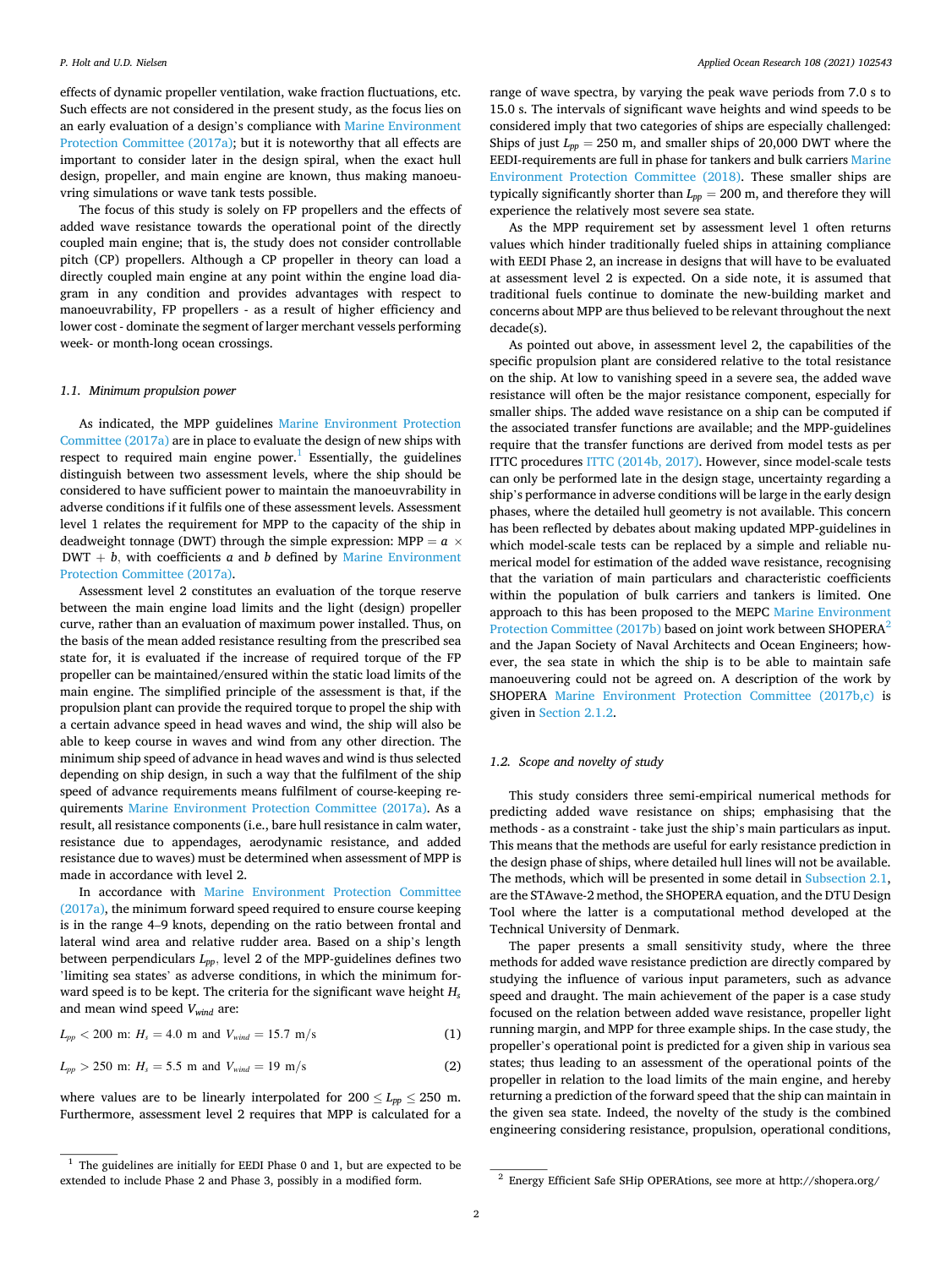<span id="page-2-0"></span>*and* engine loading altogether in a preliminary assessment of MPP for a ship sailing in a given sea state; all of it considered from a practical perspective.

It seems relevant to mention that [Liu et al. \(2019\)](#page-11-0) contains a study that has some similarity to the present work. In [Liu et al. \(2019\)](#page-11-0), the focus is on the need for resistance estimation considering design of ships with special attention to added wave resistance, however, without the particular concerns related to minimum propulsion power and propeller light running margin, as discussed in the present paper.

## *1.3. Composition of paper*

The paper contains five sections in total, and the contents of the four remaining sections are summarised in the following. Section 2 presents the theoretical background and the methodology of the study. [Section 3](#page-6-0)  contains the comparisons of the numerical methods used for the prediction of added wave resistance. The practical relevance of the study is exemplified in [Section 4](#page-7-0) by a numerical case study focused on an evaluation of the operational points (power and rpm) in relevant sea states, relative to the engine load diagram, as provided by a designer of twostroke main engines. Finally, conclusions and suggestions for future research and topics to consider in the legislation are given in [Section 5](#page-9-0).

## **2. Theoretical background and methodology**

This section outlines the basics of added wave resistance on ships together with the numerical methods later compared. The section also includes a description related to the estimation of the *total* resistance on a ship in a seaway. Moreover, the section gives an overview of the most fundamental aspects in connection with ship propulsion. The latter parts, regarding total resistance and propulsion, will be used in the numerical case study focused on an evaluation of minimum propulsion power according to assessment level 2 for given ship design and main engine including the associated load diagram. Note, at most places, the physical parameters and symbols used in the stated formulas are defined in the main text along with the actual mathematical expressions, but for

#### **Table 1**

| Parameters relevant for the estimation of added wave resistance. |  |
|------------------------------------------------------------------|--|
|------------------------------------------------------------------|--|

| Symbol              | Description                                                                   | Unit              |
|---------------------|-------------------------------------------------------------------------------|-------------------|
| $\overline{R}_{AW}$ | Mean added wave (AW) resistance                                               | N                 |
| $\Phi_{AW}(\omega)$ | Transfer function of added wave resistance                                    | N                 |
| $S(\omega)$         | Wave spectrum density                                                         | $m^2s/$<br>rad    |
| $\rho$              | Water density                                                                 | kg/m <sup>3</sup> |
| g                   | Acceleration of gravity                                                       | $m/s^2$           |
| ω                   | Angular wave frequency (absolute)                                             | rad/s             |
| $\overline{a}$      | Angular wave frequency (encountered)                                          | rad/s             |
| $\zeta_A$           | Wave amplitude                                                                | m                 |
| $\lambda$           | Wave length                                                                   | m                 |
| k                   | Wave number                                                                   | rad/m             |
| $H_s$               | Significant wave height                                                       | m                 |
| $T_1$               | Mean wave period                                                              | s                 |
| $L_{pp}$            | Length between particulars                                                    | m                 |
| $T_M$               | Draught amidships                                                             | m                 |
| B                   | <b>Breadth</b>                                                                | m                 |
| $C_R$               | <b>Block coefficient</b>                                                      |                   |
| Fr                  | Froude number                                                                 |                   |
| $V_{S}$             | Ship's speed-through-water                                                    | m/s               |
| $r_{yy}$            | Pitch radius of gyration                                                      | m                 |
| $I_1(x)$            | Modified Bessel function of the first kind of order $1, x$ is the<br>argument |                   |
| $K_1(x)$            | Modified Bessel function of the second kind of order 1, x is the<br>argument  |                   |

convenience Table 1 summarises the complete list of the most important symbols.

## *2.1. Predicting added resistance in waves*

Added wave resistance on a ship is a result of the forces associated with diffraction and reflection of waves around the hull together with radiation of waves because of ship motions due to the wave excitation loads. The literature about added resistance in waves is wide, and the references [Faltinsen \(1990\);](#page-10-0) Newman (1977); Ström-Tejsen et al. (1973) are all useful to obtain a sound background on the topic. On the other hand, this paper has no intention to carry out detailed numerical calculations of added wave resistance for what reason reference to the huge special literature, notably on CFD-based studies, is excluded.

Generally, added wave resistance on a ship can be represented by a transfer function  $\Phi(\omega)$ , which expresses the response per unit wave amplitude as function of wave frequency *ω* or wave length *λ*. A qualitative example is shown in Fig. 1 where L is the length of the ship and B is the breadth, while  $\rho$  and  $g$  are the density of water and the acceleration of gravity, respectively. The domain of resistance due to diffraction of the incident wave (bow wave reflections) and the domain of radiation due to ship motions are also roughly indicated in the figure. It is seen that the added wave resistance attains a maximum in the frequency range dominated by radiation of waves due to movements of the ship. Typically, the peak value is found around  $\lambda/L \approx 1$ .

Based on the transfer function, it is possible to describe the added wave resistance in an irregular sea using the wave energy (density) spectrum. Thus, if the sea state is described by a wave energy spectrum  $S(\omega)$ , the mean added resistance  $\overline{R}_{AW}$ , in the surge direction, can for constant speed and (wave) heading be determined by Eq.  $(3)$ , cf. [Fal](#page-10-0)[tinsen \(1990\).](#page-10-0) Here, the transfer function  $\Phi_{AW}(\omega)$  for the added wave resistance is normalised by the square of the wave amplitude *ζ*:

$$
\overline{R}_{AW} = 2 \int_0^\infty S(\omega) \frac{\Phi_{AW}(\omega)}{\zeta^2} d\omega \tag{3}
$$

The main concern about Eq.  $(3)$  is that the calculation of the transfer function requires detailed information about the considered ships's hull lines, which are rarely available in the design stage in connection with assessment of (minimum) propulsion power. In terms of the MPPguidelines [Marine Environment Protection Committee \(2017a\),](#page-11-0) the requirement is, in fact, one step beyond, since accordingly the transfer function must be obtained from model-scale tests. However, in the early phases of ship design, it is beneficial to rely on method(s) taking just a



Fig. 1. Principal illustration of the non-dimensionalised transfer function for added wave resistance in head seas as a function of the ratio between wavelength and ship length. With inspiration from [Faltinsen \(1990\).](#page-10-0)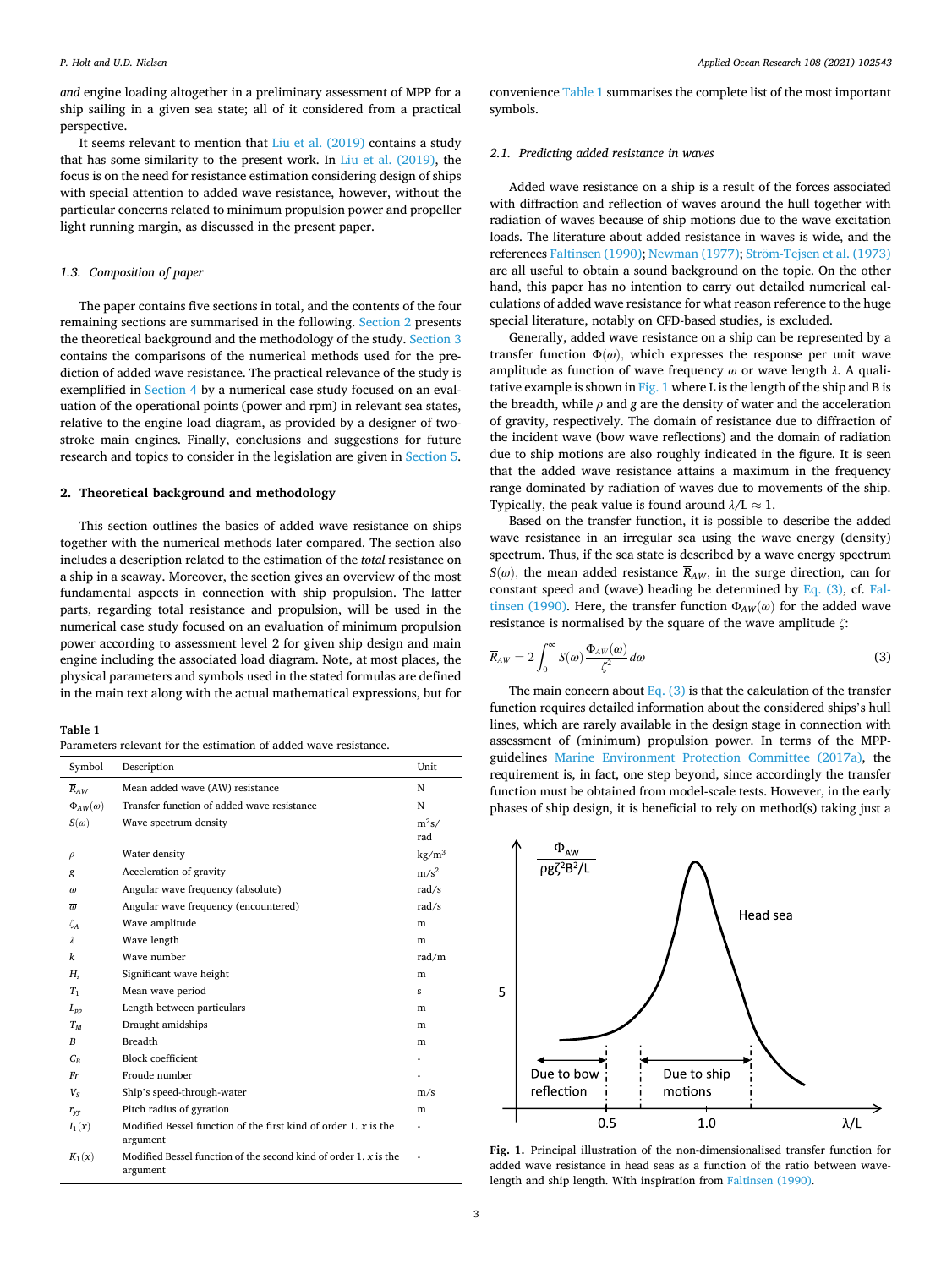<span id="page-3-0"></span>limited number of variables as input; for instance, the main particulars of the hull together with a specification of the operating conditions including sea state. In the following, consideration is therefore only given to such formulas, as they may be useful when new ship designs are investigated with respect to (minimum) propulsion power; especially when added wave resistance is the major component as is the case for smaller ships at low to vanishing speed in severe seas. On a side note, it can be mentioned that "intermediate" approaches for predicting added wave resistance exist. Thus, the appendix of [Marine Environment Pro](#page-11-0)[tection Committee \(2017b\),](#page-11-0) taken from [Liu and Papanikolaou \(2016\)](#page-11-0), contains a method that can be used to determine a quadratic transfer function. This method resembles that of STAwave-2, see below, but requires additional information about the waterline of the vessel. Similarly, the experimentally-based study [Liu and Papanikolaou \(2020\)](#page-11-0)  facilitates a relatively simple formula, derived from regression analysis, for the estimation of added wave resistance when knowledge about the waterline is available (or assumed). In future studies, it should be interesting to include predictions based on these methods. However, in the present work, the actual accuracy, in absolute terms, of the models is not the central topic but rather it is the influence on the calculation of the loading of the main engine, as illustrated in the case study in [Section](#page-7-0)  [4](#page-7-0).

## *2.1.1. STAwave-2*

The STAwave methods 1 and 2, as initially introduced by [van den](#page-11-0)  [Boom et al. \(2008\)](#page-11-0), were developed in order to correct for the effect of waves during sea trials. STAwave-1 corrects only for the reflection contribution to added wave resistance, and it is required that the ship does not pitch nor heave; thus radiation is neglected. Because of this fact, STAwave-1 is not given any further attention in the present study, since adverse weather conditions are of interest only. On the other hand, STAwave-2 considers both reflection and radiation and, as shown below, closed-form expressions are formulated for the transfer functions of both parts.

As mentioned, STAwave-2, e.g. [British Standard \(2015\);](#page-10-0) [ITTC](#page-10-0)  [\(2014a\),](#page-10-0) is primarily used for the correction of sea trial data, and thus low Froude number evaluations have not been included in the model tank test scheme upon which the method is developed. Therefore, usability in a study focused on MPP is challenged by a requirement that *Fr >* 0*.*10. This limitation is *not* set due to physical reasons but, as indicated, due to the omission of data to perform a regression at lower Froude numbers. For the contribution from wave reflection, the lower Froude number is not expected to influence the calculated value: The low(er) encounter frequency, resulting due to low(er) forward speed, is not critical to the magnitude of resistance from reflection as this contribution is constant. For the contribution from radiation, resulting from ship motions, the situation is different as the application of a lower Froude number in the regression equations will shift the peak value of the transfer function towards ratios of  $\lambda/L_{pp} < 1$  which is not in line with theory, e.g. [Faltinsen \(1990\);](#page-10-0) [Newman \(1977\),](#page-11-0) nor in line with the original description [van den Boom et al. \(2008\)](#page-11-0). One solution to this problem, from a practical point of view, is to include a correction factor that adjusts, i.e. increases, the value of the pitch radius of gyration with decreasing Froude number, in order to "relocate" the peak of the transfer function. This adjustment is nonphysical, but corrects the regression-based transfer function to attain its well-known characteristics with a peak located close to  $\lambda/L_{pp} = 1.0$ . Despite the non-physical character of this correction, the method of STAwave-2 is included since it is known to have seen application in the industry<sup>3</sup>, even without the correction factor. Clearly, it would be of interest to carry out validation of the corrected estimate with experimental results at low(er) speed. While this is out of scope from the present study, it has indeed

interest as a future exercise. In the present study, the consequence of the introduced modification to the STA2 method is investigated from a numerical perspective only; this happens in the sensitivity study in [Section 3,](#page-6-0) see also Fig. 2, where methodical comparisons are made with the other semi-empirical methods.

As already stated, the STAwave-2 method formulates closed-form expressions for the transfer function for the added wave resistance. Subsequently, the transfer function is combined with a wave energy spectrum to determine the mean added wave resistance. The (parametric) transfer function  $\Phi_{AW}(\omega)$  takes the form:

$$
\Phi_{AW} = \Phi_{AW,RL} + \Phi_{AW,ML} \tag{4}
$$

where Φ*AW,ML* is the part due to wave-induced motions while Φ*AW,RL* is due to wave reflections. The formulas of the two parts are given by,

$$
\Phi_{AW,ML} = 4\rho g \zeta_A^2 \frac{B^2}{L_{pp}} \bar{r}_{aw}(\omega)
$$
\n(5)

$$
\Phi_{AW,RL} = \frac{1}{2} \rho g \zeta_A^2 B \alpha_1(\omega) \tag{6}
$$

The definitions of the individual parameters are listed in the following, and [Table 1](#page-2-0) contains descriptions of those parameters that have a direct physical meaning:

$$
\overline{r}_{aw}(\omega) = \overline{\omega}^{b_1} \exp\left(\frac{b_1}{d_1}(1 - \overline{\omega}^{d_1})\right).
$$
  

$$
a_1 Fr^{1.50} \exp(-3.50Fr)
$$
\n(7)

$$
\overline{\omega} = \frac{\sqrt{\frac{L_{pp}}{g}} k_{yy}^{1/3}}{1.17 Fr^{-0.143}} \omega \tag{8}
$$

$$
a_1 = 60.3 C_B^{1.34}
$$
 (9)

$$
b_1 = \begin{cases} 11.0, \overline{\omega} < 1 \\ -8.5, \overline{\omega} \ge 1 \end{cases} \tag{10}
$$

$$
d_1 = \begin{cases} 14.0, & \overline{\omega} < 1 \\ -566 \left(\frac{L_{pp}}{B}\right)^{-2.66}, & \overline{\omega} \ge 1 \end{cases}
$$
 (11)

$$
\alpha_1(\omega) = \frac{\pi^2 I_1^2 (1.5kT_M)}{\pi^2 I_1^2 (1.5kT_M) + K_1^2 (1.5kT_M)} f_1
$$
\n(12)



**Fig. 2.** Transfer function estimated by STAwave-2, with and without correction of  $k_{yy}$ , for a 27,000 DWT tanker ( $L_{pp} = 160$  m) at a speed of 6 knots.

 $^3\,$  This has been observed by the first author in connection with development projects with industrial partners.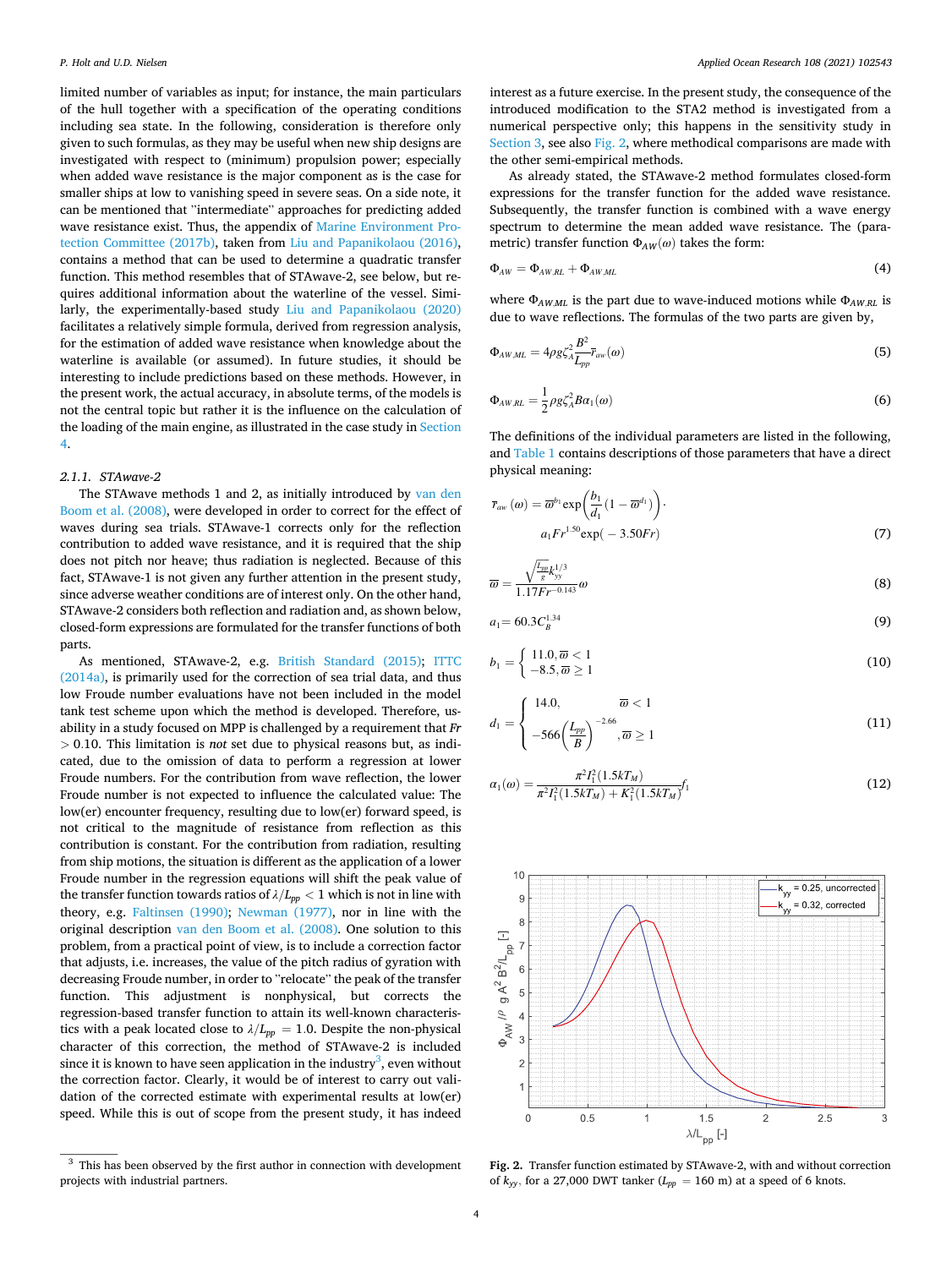<span id="page-4-0"></span>
$$
f_1 = 0.692 \left(\frac{V_S}{\sqrt{T_{MS}}}\right)^{0.769} + 1.81 C_B^{6.95}
$$
 (13)

It is noted that the transfer function is given as function of absolute frequency *ω*. However, implicitly the formulas depend on the vessel forward speed relative to wave propagation (direction and phase velocity of the waves), and the encounter frequency  $\bar{\omega}$  is therefore introduced in [Eq. \(8\).](#page-3-0)

From the formulas, and [Table 1,](#page-2-0) it is noted that the transfer function can be calculated with information only about the main particulars and the non-dimensional pitch radius of gyration  $k_{yy} = \frac{r_{yy}}{L_{pp}}$ , which often is approximated by  $k_{yy} = 0.25$ , e.g. [Rawson and Tupper \(2001\)](#page-11-0). The application of the transfer function is limited to the following conditions, cf. [British Standard \(2015\):](#page-10-0) *Lpp >* 75 m, 4*.*0 *< Lpp/B <* 9*.*0*,* 2*.*2 *< B*   $/T_M$  < 9.0, 0.10 < *Fr* < 0.30, 0.50 <  $C_B$  < 0.90, and relative wave direction is within 0 deg to  $\pm$  45 deg off-bow, emphasising that the speed restriction is relaxed in the present study by correcting the pitch radius of gyration. An example of the influence of the correction to the pitch radius of gyration is illustrated in [Fig. 2](#page-3-0) for a tanker of  $L_{pp} = 160$  m at 6 knots, i.e.  $Fr = 0.08$ . It can be appreciated that the peak is shifted to a larger wave length, roughly at  $\lambda/L_{pp} = 1.$  In this context, it is interesting to note that results in [Liu et al. \(2019\)](#page-11-0) in fact suggest that the peak of STAwave-2, in its original formulation without the modification of  $k_{\rm w}$ , also for higher speeds ( $Fr \approx 0.15$ ) likely is located at a too small wave length relative to experimental results and the method developed in [Liu](#page-11-0)  [and Papanikolaou \(2017\)](#page-11-0). In other words, a finding that indicates a need to shift the location of the peak to a larger wave length which, as seen herein, can be achieved by modifying the pitch gyration radius. Additional discussions about the effect of the correction have been given by [Holt \(2019\),](#page-10-0) and a few remarks are also given in [Sections 3](#page-6-0) and [4](#page-7-0) where results of STAwave-2 are compared to results obtained by the other methods for predicting the mean added wave resistance.

From the transfer function given in Eq.  $(4)$ , the mean resistance increase due to long-crested head waves is given by  $Eq. (3)$ . Note that any increased usage of the rudder in adverse conditions is not accounted for.

#### *2.1.2. SHOPERA*

The SHOPERA project was launched by the EU in response to the implementation of EEDI and associated concerns on MPP. The estimate of added wave resistance, developed as an outcome of the SHOPERA project, is in this study included in a modified form proposed to the MEPC in [Marine Environment Protection Committee \(2017b\)](#page-11-0). The formula for the mean added resistance in waves is given by,

$$
\overline{R}_{AW} = 1336(5.3 + V_S) \left(\frac{B \cdot T_M}{L_{pp}}\right)^{0.75} H_s^2, \qquad [N] \tag{14}
$$

where the parameters are defined in [Table 1](#page-2-0). The details of the empirical relation are given by [Marine Environment Protection Committee](#page-11-0)  [\(2017c\)](#page-11-0), but it is noteworthy that the formula is based on numerical evaluations of transfer functions using a Rankine panel method for resistance estimates of 50 bulk carriers, tankers and general cargo ships with main particulars limited by:  $90\text{m} < L_{pp} < 320\text{m}, \; 5.0 < L_{pp}$   $/B <$ 7.9,  $2.0 < B/T_M < 3.3$ ,  $0.78 < C_B < 0.87$ . In addition, the following constraints apply:  $0 < V_S < 8.0$  knots, and relative wave direction is within 0 deg to  $\pm$  30 deg off-bow.<sup>4</sup> To calculate the magnitude of the added resistance, a JONSWAP wave spectrum has been used by [Marine](#page-11-0)  [Environment Protection Committee \(2017c\).](#page-11-0) No direct explanation is given to this choice but, in general, focus in the project is/was on a ship's capability to weather-wane in areas close to the coast and, hence, it makes sense to consider a fetch-limited ocean wave spectrum.

As indicated by the constraints on the hull-parameters, the method of SHOPERA is established based on a regression of simulation results of hulls of very specific characteristics focused on tankers and bulk carriers. These ship types are accessed most likely to experience problems with MPP under the EEDI-scheme, and the calculations (and the resulting formula) are based on ships designed to fulfil EEDI phase 2, [Marine Environment Protection Committee \(2017c\).](#page-11-0) It is clear that the accuracy of the Rankine code is fundamental to the reliability of the formula, cf. Eq.  $(14)$ . Söding et al.  $(2012)$  has studied the performance of the specific code and make an evaluation of the motions predicted on deep water while [Gourlay et al. \(2015\)](#page-10-0) performs an evaluation of the motions predicted on shallow water. Both studies find good correlation to experimental results. However, as noted by [Bertram \(2016\)](#page-10-0), prediction of ship motions is only one step towards predicting the added wave resistance, and a good prediction of the motions themselves does not necessarily guarantee a good resistance estimate. A comparison of Eq. (14) with actual operational data is therefore highly relevant, although this is left as a future exercise.

An important addition to Eq.  $(14)$  is the inclusion of added resistance arising from an increased usage of the rudder required to keep the course during adverse weather conditions. The magnitude of resistance from increased rudder usage, also known by *steering resistance*, is simply given as a function of the delivered thrust *T,* cf. [Marine Environment Protec](#page-11-0)[tion Committee \(2017b\)](#page-11-0),

$$
R_{\text{rud}} = 0.03T\tag{15}
$$

The SHOPERA method is as such the only method of the three methods included in the present study, which specifically includes an increase of steering resistance in heavy weather. It is noteworthy that the 'SHOP-ERA estimate' is stated to be conservative [Marine Environment Protec](#page-11-0)[tion Committee \(2017c\)](#page-11-0). Thus, the result of Eqs. (14) and (15) in combination is adjusted to return values greater than the individual results of the numerical simulations upon which the method is based.

As a final remark - and as a word of caution - about the empirical formula expressed by Eq.  $(14)$ , it is a concern that the right-hand side of the equation is not dimensionally consistent. This makes it difficult to properly assess the equation with regards to its physical variables and their influence on the value of the result. It is not the role of the authors to criticise this problem, but it is remarkable that the analysis of the data upon which the equation has been based is not reflecting a rigorous dimensional analysis [Buckingham \(1914\).](#page-10-0)<sup>5</sup>

#### *2.1.3. DTU Design tool*

The main purpose of the computational tool is to make potential flow calculations available in the early phase of new ship designs. All the details of the tool are given in [Martinsen \(2016\)](#page-11-0); [Nielsen \(2015\),](#page-11-0) and the following is just a brief outline.

The tool takes as inputs the ships's main dimensions: length *Lpp,* breadth *B*, draught *T*, together with the block coefficient  $C_B$  and advance speed *V<sub>S</sub>*. Based on these inputs, the tool interpolates linearly in a large set of pre-calculated transfer functions computed using potential flow calculations on a series of reference geometries in the range of length-tobreadth ratios 4*.*0 *< Lpp/B <* 8*.*0 and breadth-to-draught ratios  $2.0 < B/T_M < 5.0$ . The reference calculations have been performed at a range of Froude numbers from 0 to 0.25, in between which linear interpolation is performed for the exact Froude number based on the ship's actual speed and length. The tool applies two different methods to determine the transfer function for added wave resistance depending on the ratio between the encounter-wave length and the length of the hull: For relatively long waves, Salvesen's method [Salvesen \(1978\)](#page-11-0) is applied, and for shorter waves Faltinsen's asymptotic method [Faltinsen et al.](#page-10-0) 

<sup>&</sup>lt;sup>4</sup> In fact, [Marine Environment Protection Committee \(2017c\)](#page-11-0) specifies  $\pm$  60 deg, while  $\pm$  30 deg is the range given in Marine Environment Protection [Committee \(2017b\)](#page-11-0).

<sup>5</sup> The discussions with an anonymous reviewer about the Buckingham PI theorem (used for dimensional analysis) is appreciated.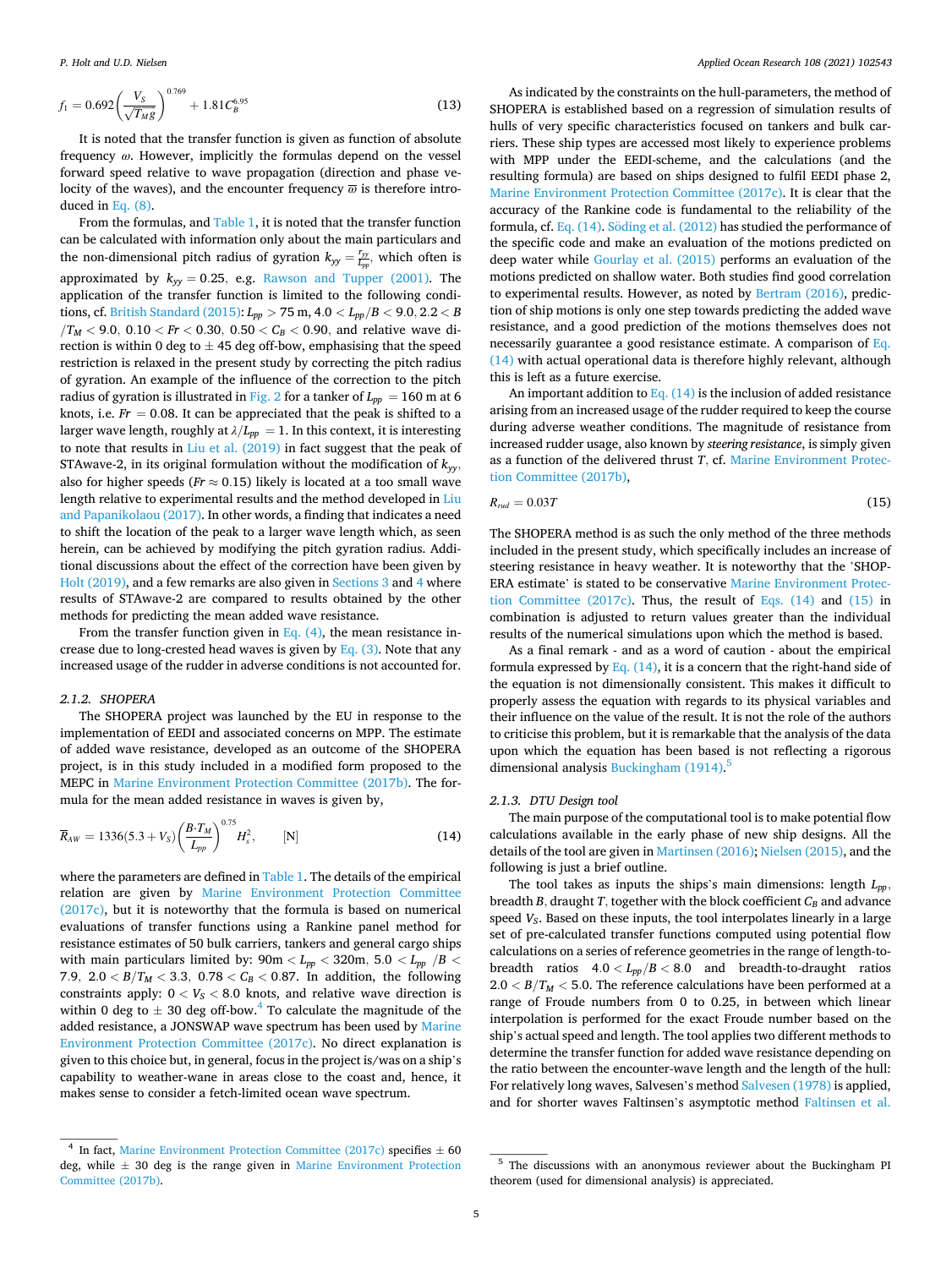#### <span id="page-5-0"></span>[\(1980\)](#page-10-0) is used.

It is noteworthy that the tool can be inaccurate at near zero forward speed and in beam to following seas, cf. [Salvesen \(1978\)](#page-11-0). Specifically, this situation may occur if the body potential is not small compared to the potential of the incident wave. According to [Marine Environment](#page-11-0)  [Protection Committee \(2017a\)](#page-11-0), the ship speed is required not to drop below 4 knots, and, as only head (to beam) seas are considered, the tool is expected to be sufficiently accurate; at least for application within a study focused on MPP. It is also worth noticing that Faltinsen's asymptotic method is sensitive to the shape of the bow, and returns the highest values for blunt bow shapes. The DTU Tool does not account directly for this but, based on the block coefficient provided as input, the tool interpolates in high and low *C<sub>B</sub>*-databases of hulls with bow-shapes typical for the given block coefficient.

In order to calculate the mean added resistance, the (interpolated) transfer function must be combined with a wave spectrum, cf. Eq.  $(3)$ , and the tool offers a choice between a Bretschneider and a JONSWAP spectrum together with inputs of significant wave height and a characteristic wave period such as the mean or the zero-upcrossing period.

## *2.2. Estimating the total resistance on a ship in a seaway*

The total resistance exerted on a ship sailing in waves is the sum of the calm-water resistance and a number of extra contributions, including added wave resistance, that occur because of various phenomena. Together with the added wave resistance, the additional resistance components are: Wind resistance, increased steering resistance, and possibly shallow water effects. Furthermore, hull fouling and stabilizer fins, if present/applied, leads to an increase in the total resistance. In principle, *all* resistance components should be included when estimating the necessary propulsion power of a ship. However, focusing explicitly on *minimum* propulsion power, the guidelines [Marine](#page-11-0)  [Environment Protection Committee \(2017a\)](#page-11-0) consider just the calm-water resistance with the hull as in sea trail condition, and added resistance from wind and waves. The reason is that ship speed is low to vanishing and, as a result, these components are usually the most relevant; especially for the considered segments of ship types and sizes (bulk carriers and tankers). The calculation methods for added wave resistance were presented in the preceding sections. Below, a few remarks about the calculation of the calm-water resistance and the wind resistance are given.

#### *2.2.1. Calm-water resistance*

For a given ship, it is common practice to calculate the calm-water resistance by use of model-scale towing-tank tests, as suggested in the ITTC-1978 Method, e.g. [ITTC \(2011\).](#page-10-0) If towing-tank tests are not available, like in the early design phase of a ship, alternative methods can be applied to estimate the calm-water resistance, as suggested by [Guldhammer and Harvald \(1974\)](#page-10-0) and [Holtrop and Mennen \(1982\).](#page-10-0) In the present study, the calm-water resistance is predicted by the method by [Guldhammer and Harvald \(1974\),](#page-10-0) estimating the calm water resistance based on a series of regression based coefficients, taking input on main particulars, length-displacement ratio, and the prismatic coefficient. Effects of the position of the longitudinal centre of buoyancy is neglected in this consideration of the early design stage. In the present study, the updated coefficients as established by [H.O.H. Kristensen and](#page-10-0)  [H.B. Bingham \(2017a,b\)](#page-10-0) has been implemented for the calculation of the coefficients to reflect statistics for more recent ships. Note that the estimate by [Guldhammer and Harvald \(1974\)](#page-10-0) as applied in the present study, includes frictional resistance, air resistance, appendage resistance, steering resistance and residual resistance composed of wave making resistance and viscous pressure resistance.

## *2.2.2. Wind resistance*

The wind resistance depends on the relative wind speed and direction, and the projected windage area of the ship. In this study, the

calculation follows the standard ISO-15016 [British Standard \(2015\)](#page-10-0), calculating the wind resistance by the effective area of the super structure and a wind resistance coefficient, both calculated as a function of the relative wind direction, though here only considering head wind as part of the simplified assessment. Data on wind resistance coefficients and super structure areas for different ship types and sizes are calculated by the regressions given by [Fujiwara et al. \(2009\)](#page-10-0); [Ueno and Ikeda](#page-11-0)  [\(2005\).](#page-11-0)

## *2.3. Ship propulsion and engine loading*

## *2.3.1. Operational point and propulsion coefficients*

In a context of MPP assessment, the aim is to determine the location of the (directly coupled) main engine's operational point corresponding to the total resistance. In other words, it must be assessed if the required rate of revolutions of the FP propeller and the corresponding brake power, as a pair, lies within the load diagram of the intended engine. One possible approach to make this assessment is suggested in the following, where the basic principles of ship propulsion are taken from [MAN Energy Solutions \(2018\)](#page-11-0). It is assumed that the propeller design is approximated by the Wageningen B-series [van Lammeren et al. \(1969\)](#page-11-0)  in order to be able to relate the propeller coefficients  $K_Q$  and  $K_T$  in the open-water diagram. A propeller with diameter *D* and rate of revolutions *n* is considered, the density of water is *ρ*.

The total resistance *Rtot* on a ship with given main particulars and for specified operational conditions, including waves and forward speed, can be estimated as outlined in subsection 2.2. In this case, the required thrust *T* is given by,

$$
T = \frac{R_{tot}}{1 - t} \tag{16}
$$

where *t* is the thrust deduction coefficient, which can be estimated from the method by [Harvald \(1983\)](#page-10-0), later updated by [H.O.H. Kristensen and](#page-10-0)  [H.B. Bingham \(2017b\).](#page-10-0) The same reference(s) may also be used in the estimate of the wake fraction coefficient  $w = V_w/V_s = (V_s - V_A)/V_s$ , where  $V_S$  is the ship's speed (through water), and  $V_w$  is the wake velocity while *VA* is the velocity of water arriving at the propeller. Alternatively, values for *t* and *w* are suggested by [Marine Environment Protection](#page-11-0)  [Committee \(2017a\).](#page-11-0) The advance coefficient  $J_A = V_A/(nD)$  and the thrust coefficient  $K_T$  are unknown, implying that the required torque  $Q$ is neither available. By definition,  $K_T = T/(\rho n^2 D^4)$  which can be rewritten,

$$
\frac{K_T}{J_A^2} = \frac{T}{\rho V_A^2 D^2} \tag{17}
$$

As the ratio on the right-hand side is known (i.e. can be calculated), the *K*<sub>T</sub>-identity [Harvald \(1983\)](#page-10-0) means that unique solutions for  $K_T$  and  $J_A$ , respectively, are available for every value of thrust and corresponding speed (*VA*); keeping in mind that the propeller design is approximated by the Wageningen B-series. Consequently, the torque coefficient  $K_Q$  can subsequently be directly inferred from the open-water diagram and, since the rate of revolutions *n* is available through the advance number, i.e.  $n = V_A/(J_A D)$ , the brake power becomes,

$$
P_B = \frac{2\pi n K_Q}{\eta_s \eta_r} \tag{18}
$$

where  $\eta_s$  and  $\eta_r$  are the shaft efficiency and the relative rotative efficiency, respectively. Altogether, the prediction of  $n$  and  $P_B$  completes the determination of the location of the operational point of the main engine. The practical relevance of this approach, in relation to MPP, is exemplified in the case study presented in [Section 4.](#page-7-0)

It is noteworthy that, in this study and like in [Marine Environment](#page-11-0)  [Protection Committee \(2017a\)](#page-11-0), it is assumed that the wake fraction coefficient *w* and the thrust deduction factor *t,* as obtained for calm-water conditions, are applicable also in cases of adverse weather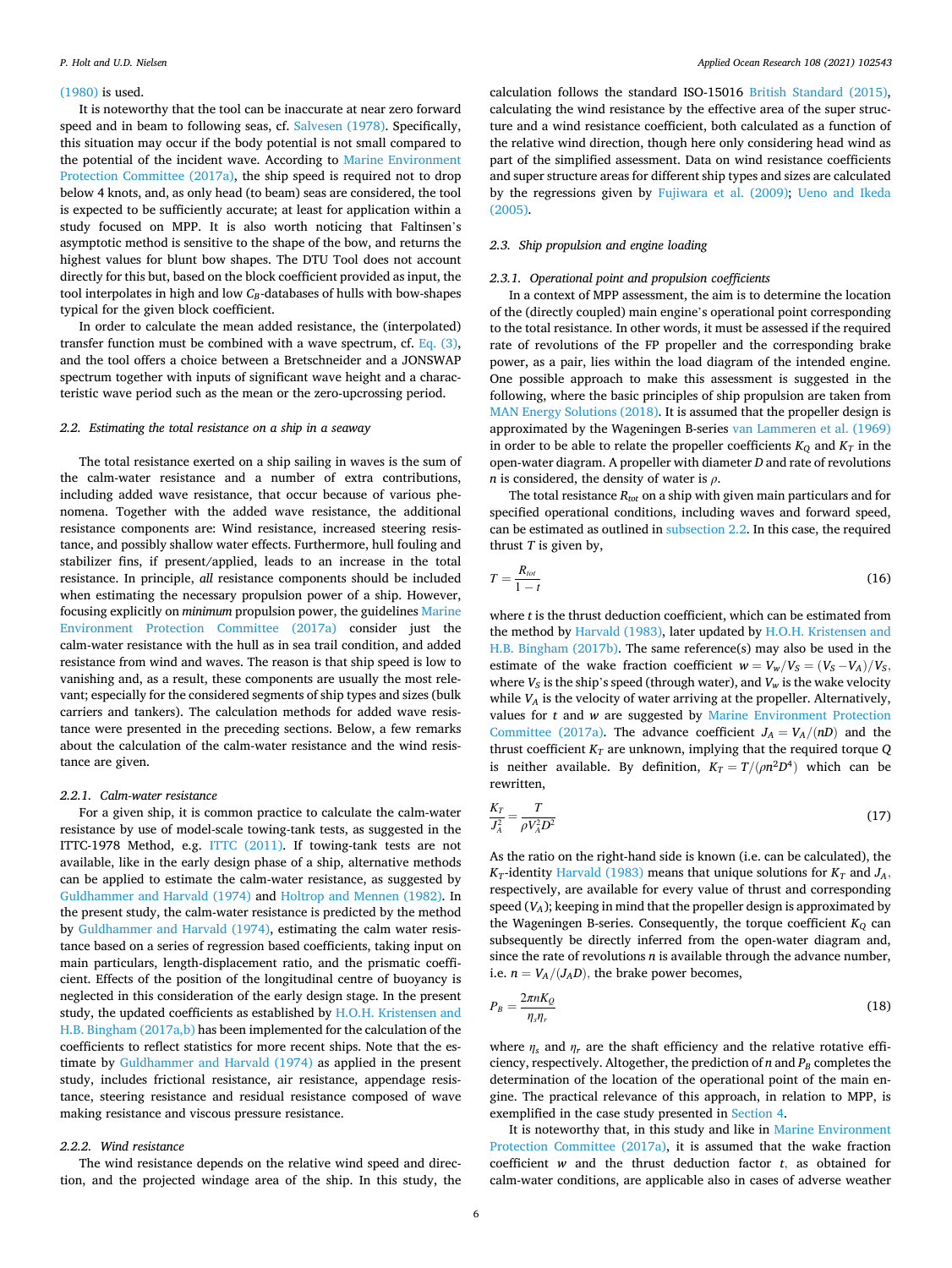<span id="page-6-0"></span>conditions, since quasi-steady conditions are assumed with no account for dynamic effects. The accuracy of this assumption can be questioned as discussed by, e.g., [Grin \(2015\).](#page-10-0) The reason is that the thrust deduction factor will change with the propeller loading, but the error of this is argued to be smaller than the uncertainty of the estimate of *t*. Other studies, e.g. [Faltinsen et al. \(1980\),](#page-10-0) also discuss the effect of propeller loading on the thrust deduction and wake fraction, and it should be of interest to look further into the effect in future work. Furthermore, the assumption of quasi-steady conditions excludes considerations on dynamic variations in the inflow velocity  $V_A$  (and hereby dynamic variations in the resulting thrust *T*) and any possible influence of this towards the dynamic response of the main engine.

#### *2.3.2. Engine load limits*

In this study the static load diagram of the typical prime mover of larger merchant vessels, a low speed two-stroke engine is considered. The static load diagram by one of the designers of such engines [MAN](#page-11-0)  [Energy Solutions \(2018\)](#page-11-0) expresses a combination of power and speed limits, the most relevant for considerations of MPP, the so called "torque limit", limiting an engine's capabilities with respect to heavy running. The torque limit is mainly applied to reduce the thermal load, and thereby thermal wear rates, on combustion chamber components, such as the fuel injection valves, piston crown, and exhaust valve spindle, in order to attain satisfactory service intervals. Traditionally, the torque limit has predominantly been depending on the actual mechanical limits of the engine, especially considering the maximum pressure permitted on the bearings. However, this dependency is less clear for a modern engine with electronic control of the fuel injection, permitting control of the maximum pressure attained during combustion while running heavy. The power limits of the load diagram are imposed by limits to the amounts of fuel injected per revolution, expressed by an index of the amount injected at 100% engine load and speed.

In line with the requirements of [Marine Environment Protection](#page-11-0)  [Committee \(2017a\)](#page-11-0), only the static load diagram and mean added wave resistance is considered in the present study, even if dynamic limits to the fuel index exist: In relation to MPP, the most relevant part of the dynamic fuel limits is the so-called "scavenge air limit", which limits the fuel index based on the scavenge air pressure. The scavenge air (fuel index) limit reflects the amount of air available for combustion and limits the fuel index accordingly in order to reduce the soot formation. Hence, this fuel index limit may restrict the amount of fuel injected in a (real) dynamic seaway. To exemplify, consider the case of propeller ventilation where the load on the engine reduces, requiring a reduced fuel injection in order to avoid over-speeding, typically attaining zero fuel index. This results in a lowering of the mass flow across the turbo charger, which in turn leads to a reduction of the scavenge air pressure and thereby the fuel index permitted. The scavenge air (fuel index) limit increases as the turbocharger is accelerated once the engine load increases upon submergence of the propeller. This can potentially limit the fuel index permitted resulting in a lowering of the engine speed until reaching a scavenge air pressure corresponding to the fuel index required to maintain the engine speed set point. In a dynamic seaway this will lead to variations in the engine speed.

In addition to limitations on the fuel index imposed by the resulting lower scavenge air pressure after a propeller emergence, propeller emergence may involve a risk of turbo charger surging. Continuous operation with a surging turbo charger $\delta$  is to be avoided but operation in conditions so severe that full propeller emergence occurs with resulting risk of surging, is not considered continuous operation, similar e.g. to surging resulting from a crash-stop with a sudden reduction of fuel injection MAN B&[W Dielsel A/S \(20xx\)](#page-11-0).

## **3. Comparisons of estimates of added wave resistance**

Three semi-empirical methods for predicting added wave resistance were presented in [Subsection 2.1](#page-2-0). In the present section, a sensitivity study will be undertaken considering the influence of different operational conditions. As described previously, fulfilling the requirements for minimum propulsion power is most challenging to the design of smaller ships. In this light, the sensitivity study is focused on results for a 11,000 DWT tanker, a 27,000 DWT tanker, and a 50,000 DWT tanker, where the latter is included to cover a common MR tanker. All three ships have been assessed to be capable of fulfilling EEDI phase 2. Main particulars of the considered ships are provided in Table 2. A few practical remarks are worth noticing:

- The results of the prediction methods will be referred to by the following abbreviations; results of STAwave-2 are denoted by 'STA2', the method of SHOPERA and its results are 'SHOP', and the results from the DTU Design Tool are referred to as 'DTU Tool' or 'DTU' when given in figure legends.
- All methods are proportional to  $H_s^2$ , and results are shown just for  $H_s$  $= 1$  m.
- The additional steering resistance, cf. [Eq. 15,](#page-4-0) associated with the SHOPERA equation is *not* included, so to have an equal basis for the three methods.
- Finally, the wave spectrum is taken as a Pierson-Moskowitz spectrum which is a special case of the JONSWAP spectrum when the wind speed is related to significant wave height. The spectral formula(s) can be found in any standard textbook on naval architecture or ocean engineering, e.g. [Goda \(2000\)](#page-10-0).

The results of the sensitivity study are presented in [Fig. 3](#page-7-0) which shows the variation of predicted added wave resistance as function of advance speed  $V_s$ , draught amidships  $T_M$ , and mean wave period  $T_1$ . In any one case, the two other parameters are constant and their values are indicated; noting that the values are set somewhat arbitrarily albeit they reflect [Marine Environment Protection Committee \(2017a\)](#page-11-0). The main findings from the plots are summarised as follows. Generally, there appear large deviations between the predictions, and it is only possible to find a sort of "best agreement" between the results for specific values or, at best, for very small intervals of the studied parameters  $(V_S, T_M/T_d)$ *T*1). It is also noted that the trends of the three predictions are quite different; STA2 and SHOP increase both linearly with speed and draught on the studied intervals, while the behaviour of the DTU Tool for these parameters has more details. On the other hand, there is a similar behaviour of STA2 and the DTU Tool when a variation in the wave period is considered; while, in this case, SHOP is invariant to changes. In

## **Table 2**

Particulars of the tankers for theoretical evaluations of the methods for predicting added wave resistance all with 15% sea margin, 10% engine margin, 5% propeller light running margin and a specified maximum continuous rating (SMCR) as given.

| Capacity [DWT]                       | 11,000 | 27,000 | 50,000 |
|--------------------------------------|--------|--------|--------|
| Length $L_{pp}$ [m]                  | 112    | 152    | 176    |
| Breadth B [m]                        | 20     | 27     | 32     |
| Draught $T_d$ [m]                    | 7.5    | 10     | 11     |
| $T_d/L_{pp}$                         | 0.067  | 0.066  | 0.063  |
| Block coef. $C_{B,Lpp}$ [-]          | 0.73   | 0.73   | 0.80   |
| Design speed $V_d$ [knots]           | 14.5   | 14.5   | 14.7   |
| SMCR-kW                              | 4000   | 5700   | 7300   |
| SMCR-rpm                             | 160    | 108    | 89     |
| Prop. diameter $D_{prop}$ [m]        | 4.2    | 5.8    | 6.8    |
| Blade number N                       | 4      | 4      | 4      |
| Area ratio $Ae/Ao$ [-]               | 0.55   | 0.55   | 0.55   |
| Pitch diameter ratio $P/D_{0.7}$ [-] | 0.772  | 0.775  | 0.745  |
|                                      |        |        |        |

 $^{\rm 6}$  Continuous surging typically happens due to insufficient cleaning resulting in clogging of both the compressor and turbine parts, insufficient maintenance, insufficient air supply to the engine room or faulty fuel injections, etc.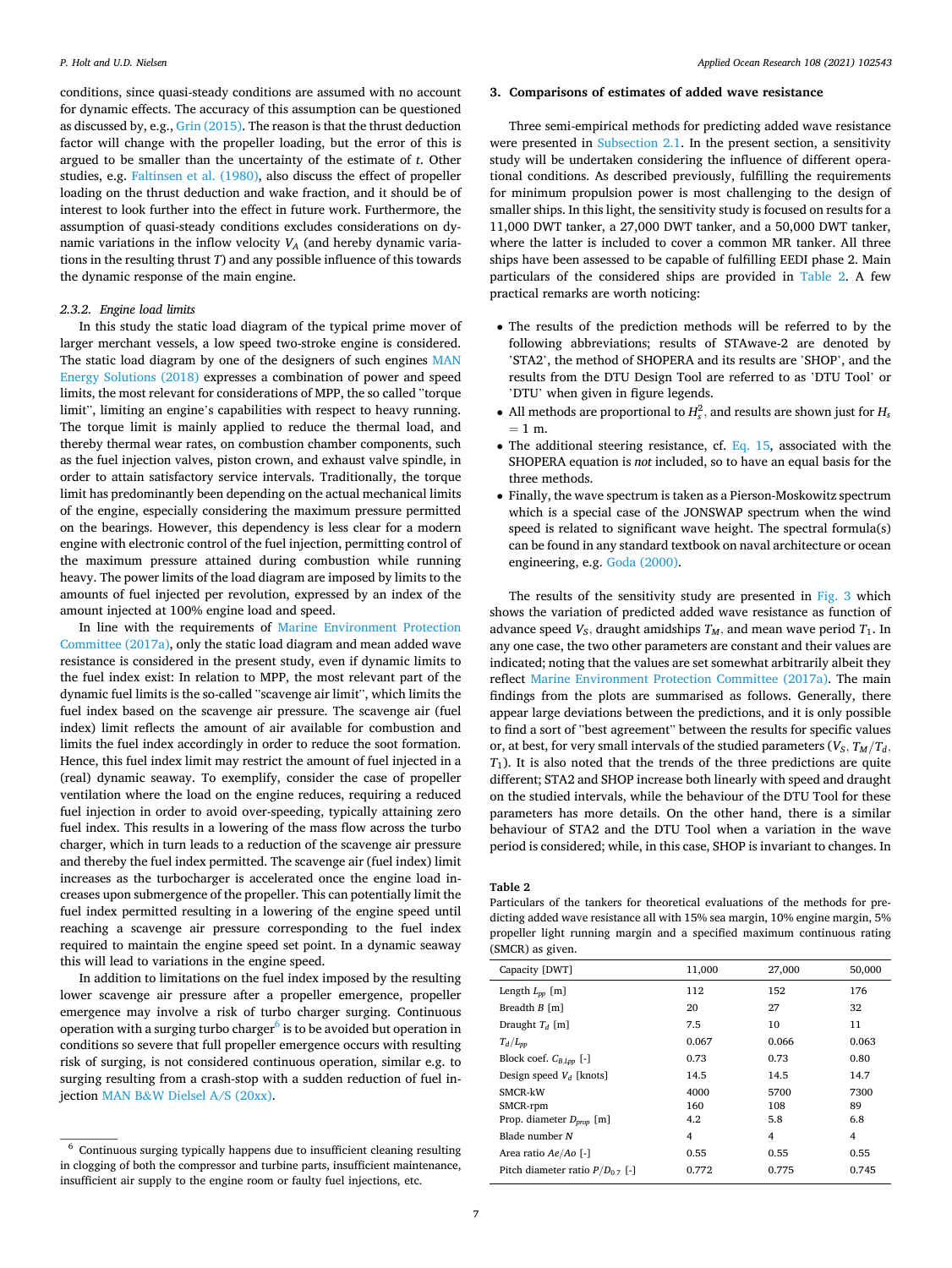<span id="page-7-0"></span>

**Fig. 3.** Theoretical predictions of added wave resistance. Upper plot: Variation with advance speed. Middle plot: Variation with (non-dimensional) draught; the non-dimensional *design* draught is app. 0.065 for all three ships. Bottom plot: Variation with mean wave period *T*1. The legend in the top plot applies also to the other two plots.

addition to the overall findings, some specific remarks are listed in the following.

**Variation with speed:** The discontinuity of the DTU Tool is the result of the difference in the methods applied depending on encounter frequency (or wave length); Salvesen's method vs. Faltinsen's asymptotic method. The STA2 prediction method is originally developed for sea trial corrections, and has a lower speed limit for its application; *Fr* = 0*.*1 has been set, which correspond to 6.4 knots, 7.5 knots, and 8.1 knots for the 11,000, the 27,000, and the 50,000 DWT ships, respectively. In principle, it is therefore beyond the validity of STA2 to select the speed as  $V_s = 6$  knots as done when draught and wave period are varied. However a correction to the pitch radius of gyration has been implemented, as described in [Section 2.1.1](#page-3-0), in order to include the consequences of extending the model towards lower Froude numbers.

**Variation with draught:** The conflict in increasing and decreasing trends of the predictions (STA2 and SHOP vs. DTU) is observed because

of the underlying methods. The STA2 method is based on an empirical analysis of an extensive series of model-scale tests, the SHOPERA equation is based on a series of evaluations by a Rankine source method, and the DTU Tool is based on potential flow theory. For the latter, when predicting added wave resistance by potential flow theory, the motions of the ship and hereby radiation of waves, is a significant contribution to the total added resistance. At lower draughts, the motions of the ship are expected to be relatively larger, which will increase the added resistance predicted by potential flow theory. In addition, both SHOPERA and STAwave-2 treats waves up to 30 deg and 45 deg off-bow, respectively, as head waves, which might provide an explanation why the methods in general are less sensitive to ship motions.

**Variation with wave period:** The maximum added wave resistance for STA2 and the DTU Tool occurs in an interval of 7–8.5 s of the mean wave period. The actual value depends on ship length, but it is seen that the SHOPERA equation takes a larger (constant) value in all cases. This is not surprising as the intention of the SHOPERA equation is to return a conservative prediction corresponding to a wave period that will result in  $\lambda/L \approx 1$ , where added resistance is largest. Although not shown, it is interesting to note that if the speed drops to 4 knots there is an exact match between the result of the SHOPERA equation and the maximum of the DTU Tool.

Based on the (theoretical) comparisons between the methods for added wave resistance prediction, it has been seen that an evaluation of minimum propulsion power and testing of compliance will be dependent on the method chosen. This is exemplified in the next section.

## **4. Case study on effect towards minimum propulsion power compliance**

In the following case study, an example evaluation of whether a ship design with a specific propulsion plant fulfils the MPP requirements or not is illustrated. The example combines the methodology for determining resistance on the hull and application of the various methods for determining the added wave resistance together with the method for determining the operational point of the FP propeller, as described in [Section 2.3.](#page-5-0) The study presents the detailed results for the 50,000 DWT MR tanker, cf. [Table 2](#page-6-0), but results for all three ships are summarised in Table 3.

## *4.1. Results in rule-determined sea state*

In [Fig. 4](#page-8-0), the operational points of the main engine are illustrated for various ship speeds in the rule-defined sea state [Marine Environment](#page-11-0)  [Protection Committee \(2017a\)](#page-11-0), that is,  $H_s = 4$  m with corresponding wind speed of *Vwind* = 15*.*7 m/s; noting that all three ships have *Lpp <* 200 m. This sea state corresponds approximately to Beaufort 7. The single operational points are indexed by (integer) numbers that indicate the attainable speed in knots, thus enabling a direct evaluation of the

## **Table 3**

Maximum speeds attainable in "worst case" wave period as per the methods applied for predicting added wave resistance, for sea states corresponding approx. to Beaufort 7, 8 and 9 with 5% propeller LRM.

| Capacity [DWT]<br>Speed attained | 11,000<br>[knots] | 27,000<br>[knots] | 50,000<br>[knots] |
|----------------------------------|-------------------|-------------------|-------------------|
| SHOPERA, $H_s = 4$ m             | 7                 | 9.5               | 10                |
| STAwave-2, $H_s = 4$ m           | 9                 | 11                | 9.5               |
| DTU Tool, $H_s = 4$ m            | 11.5              | 12.5              | 11.5              |
| SHOPERA, $H_s = 5.5$ m           |                   | 1                 | 3                 |
| STAwave-2, $H_s = 5.5$ m         | 4.5               | 5.5               | 5                 |
| DTU Tool, $H_s = 5.5$ m          | 1.5               | 2.5               | 3.5               |
| SHOPERA, $H_s = 7$ m             | ۰                 | ٠                 |                   |
| STAwave-2, $H_s = 7$ m           | 2.5               | 5.0               | 2                 |
| DTU Tool, $H_s = 7$ m            |                   | ۰                 | 1                 |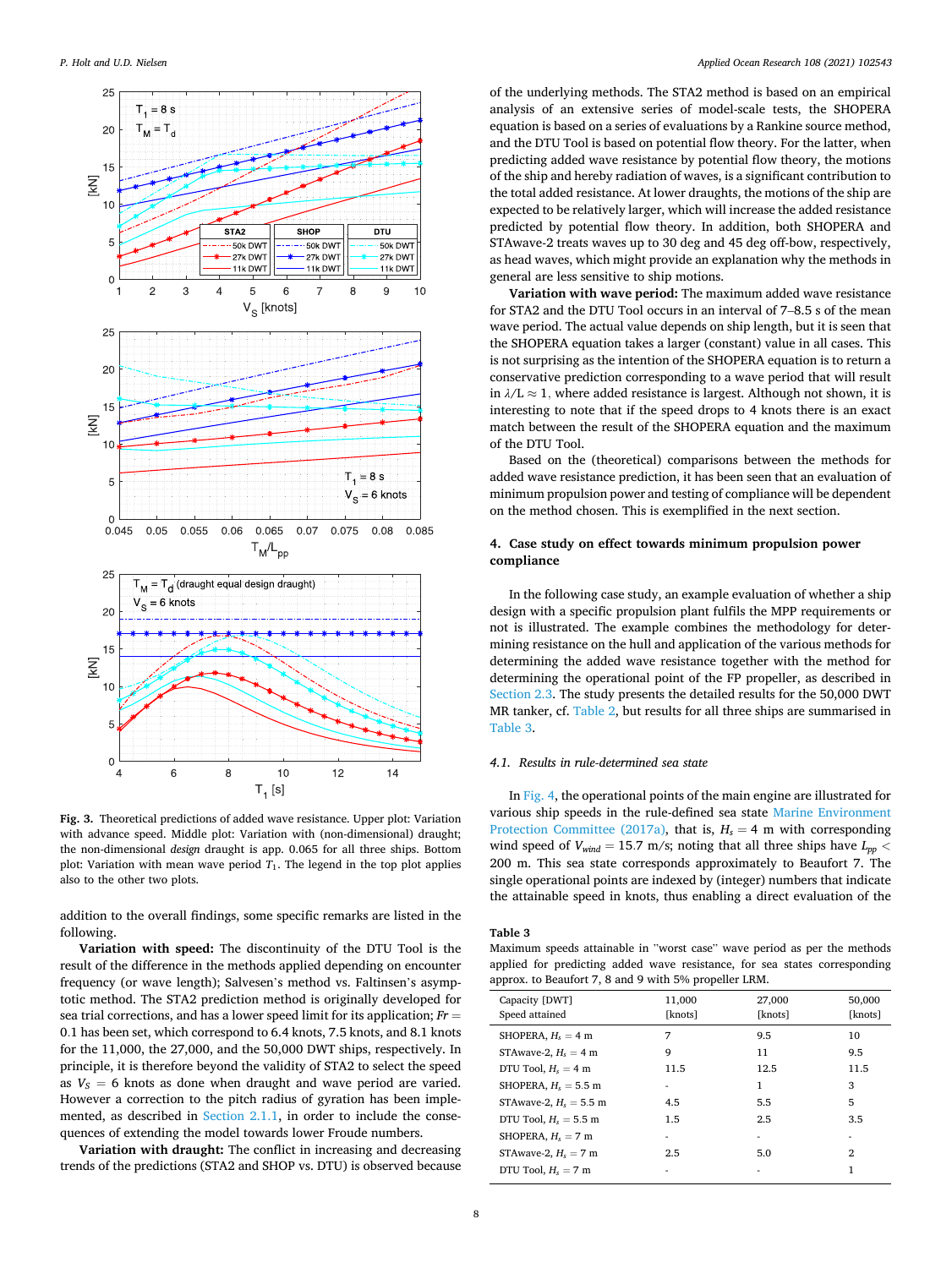<span id="page-8-0"></span>

**Fig. 4.** Operational points of the main engine plotted on the engine load diagram [MAN Energy Solutions \(2018\)](#page-11-0) as calculated by various methods for the rule-defined sea state  $(H_s = 4 \text{ m})$  and 5% LRM. Integers along curves represent the corresponding ship speed attained.

attainable speed, when the mean added resistance is calculated by the different methods (SHOP, STA2, DTU). Note that the results, in line with the IMO guidelines [Marine Environment Protection Committee \(2017a\)](#page-11-0), only represent engine loading as a result of the mean added wave resistance. However, dynamic fluctuations of the operational point of the engine for a given ship speed must be expected, partly because of variations in the instantaneous added wave resistance experienced on the hull, and partly due to wake variations and potentially dynamic propeller ventilation. Such dynamic fluctuations are not considered in the guidelines, and this constitutes a weak point of the simplified assessment of mean added wave resistance; simply because no attention is given to the dynamic limits of the main engine and to dynamic effects, e.g. resulting from a reduction of scavenge air pressure after a ventilation.

It is noteworthy that in the considered sea state, the operational propeller curves resulting from the mean added resistance predicted by the methods of SHOPERA and STAwave-2 are so heavy that the engine is prohibited from reaching 100% speed and thereby also prohibited from delivering 100% power continuously. This illustrates that the minimum speed a ship can maintain during adverse weather conditions is not limited by the maximum power of the engine; rather the ship speed is limited by the torque that the engine can deliver at speeds below 100% speed while operating on a heavy propeller curve. This effect of the engine torque limitation further illustrates the necessity of a propeller light running margin. Thus, the propeller light running margin increases the margin between the light propeller curve and the engine load limits, which, in the end, raises the sea states in which the engine can deliver 100% power. This is given further attention in [Section 4.3.](#page-9-0)

It is of interest that even for a relatively low main engine power of 7,300 kW installed on the ship with 5% propeller light running margin (LRM), the tanker is by all methods estimated to be able to maintain at least 9 knots of forward speed. Under the scheme of [Marine Environment](#page-11-0)  [Protection Committee \(2017a\)](#page-11-0), 9 knots is the highest value of the minimum course-keeping speed that can be required for a ship design under any circumstances. This is a remarkable difference to the results of assessment level 1 of the IMO guidelines [Marine Environment Protection](#page-11-0)  [Committee \(2017a\)](#page-11-0), which for a tanker of 50,000 DWT would require 9, 220 kW of engine power, without any consideration of the propeller light running margin.

In addition, the change in the relative difference between the attainable speeds and operational points of the main engine, when the added wave resistance is calculated as per the different methods, is quite remarkable: At elevated speeds above approx 7 knots (*Fr* = 0*.*86), good agreement is found between SHOPERA and STAwave-2. On the other hand, at lower speeds, the relatively best agreement is found between SHOPERA and the DTU Tool; for instance, at 2 knots, SHOPERA predicts

22% SMCR-power at 54% SMCR-rpm, while the DTU Tool predicts 16% SMCR-power at 54% SMCR-rpm. Contrary, at 2 knots, the method of STAwave-2, including the correction to  $k_{yy}$  as described in [Section 2.1.1](#page-3-0), predicts only 12% of the SMCR-power at 45% SMCR-rpm. A remarkable difference indicating that the correction proposed is not sufficient to apply STAwave-2 below the original threshold of  $Fr = 0.1$ .

The effects of the correction to  $k_{yy}$  applied for STAwave-2 are most critical at low Froude numbers, although the effect remains small at  $H_s = 4$  m. However, the effects will be more dominant in increasing sea states, and, at  $H_s = 7$  m, the difference in the required power is larger than 2% SMCR-power for calculations with and without the correction. For longer ships, attaining even lower Froude numbers, the effect of excluding the correction to  $k_{yy}$  is expected to be greater.

The effects of the change between Salvesen's method [Salvesen](#page-11-0)  [\(1978\)](#page-11-0) for longer waves and Faltinsen's asymptotic method for shorter waves [Faltinsen et al. \(1980\)](#page-10-0), see [Fig. 3,](#page-7-0) are clearly identifiable in the operational propeller curve predicted by the DTU tool. This results in a degree of propeller heavy running similar to SHOPERA at 4–5 knots, while at higher speeds, the resulting propeller curve is significantly lighter than predicted by SHOPERA.

As the extent of propeller heavy running is decisive to the power that can be delivered and hereby attainable ship speed, small differences amongst the added wave resistance predicted can result in rather large differences in predicted ship speed. However, it is remarkable that the actual extent of propeller heavy running is not that different amongst the methods. With respect to an evaluation according to the IMO guidelines [Marine Environment Protection Committee \(2017a\)](#page-11-0), it is instead of interest that the speeds predicted along the propeller curves illustrated in Fig. 4 and 5 are so different, as is also shown in [Table 3.](#page-7-0)

Considering this, along with the fact that the difference between the slope of the engine load diagram and the predicted operational propeller curves is rather limited, it is evident that an accurate prediction of the added wave resistance is important even in the early design phase. Therefore, further developments of simplified methods for predicting added wave resistance at an early stage of the design are recommended, in order for the designer to optimise the propulsion plant.

The small difference in slope between the engine load diagram and operational propeller curve also indicates a potential challenge of assessment level 2 in [Marine Environment Protection Committee](#page-11-0)  [\(2017a\).](#page-11-0) Thus, even if model tank tests are utilised to determine the transfer function of added wave resistance for the final assessment, small inaccuracies in the development of the transfer function may have a major impact on the actual performance of the ship. On the other hand, the small difference in slope, comparing the heavy propeller curve and torque limit of the engine load diagram, indicates that even small extensions of the engine load diagram can have significant positive effects



**Fig. 5.** Operational points of the main engine plotted on the engine load diagram [MAN Energy Solutions \(2018\)](#page-11-0) as calculated by various methods for *Hs* = 5.5 m and 5% LRM. Integers along curves represent the corresponding ship speed attained.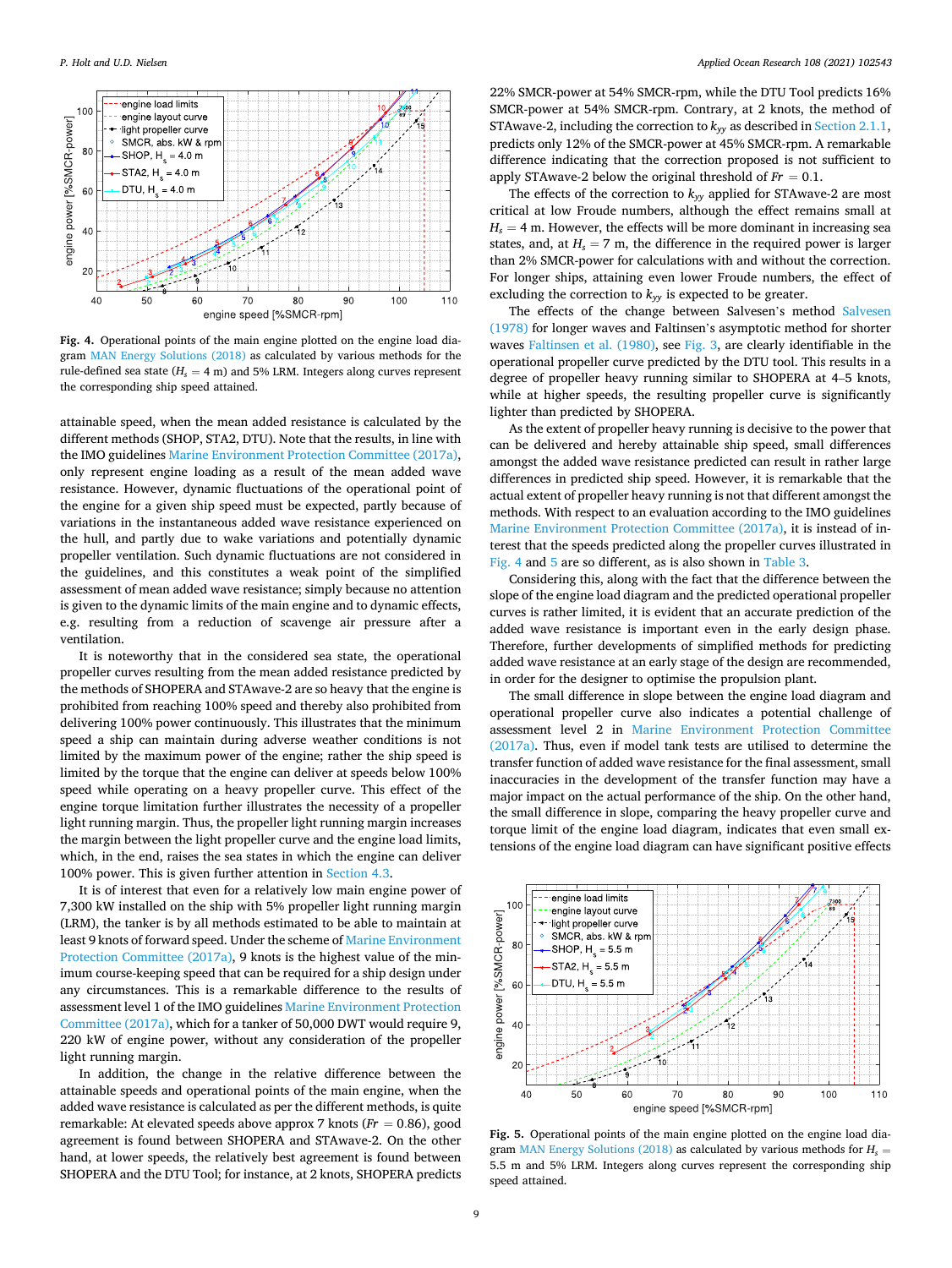<span id="page-9-0"></span>towards the minimum speed attainable.

#### *4.2. Results in sea state beyond rule requirements*

In general, the attainable ship speeds predicted when applying the various methods for estimating added wave resistance in more severe sea states than  $H_s = 4$  m vary strongly, as illustrated in [Fig. 5](#page-8-0): For  $H_s =$ 5.5 m and  $V_{wind} = 19$  m/s (Beaufort 8), a maximum speed of 5 knots is predicted by STAwave-2, whereas SHOPERA predicts 3 knots, and the DTU Tool estimates 3.5 knots. These speeds are close to the minimum navigational ship speed of 4 knots as defined per [Marine Environment](#page-11-0)  [Protection Committee \(2017a\)](#page-11-0).

In significantly adverse conditions, e.g.,  $H_s = 7.0$  m and  $V_{wind} = 25$ m/s (Beaufort 9), see Fig. 6, STAwave-2 and the DTU Tool predicts the operational point of the propeller and main engine to lie within the engine load diagram for a ship speed of 2 knots and 1 kn respectively. At such low speeds, the ship is expected to loose manoeuvrability. It is predicted by SHOPERA that the ship cannot attain a forward speed in this condition.

## *4.3. Effect of a reduction of propeller light running margin*

The propeller LRM has been set to 5% for all three ships considered in the case study, cf. [Table 2](#page-6-0), and the light propeller curve with 5% LRM was illustrated in [Figs. 4](#page-8-0) to 6. With 5% LRM the pitch is reduced to such an extent that, when operating along the calm water propeller curve in calm waters and with clean hull as in sea trial condition, 100% engine power is delivered at 105% engine speed. This LRM ensures some distance between the light propeller curve and the engine load limits, in order to be able to accommodate some propeller heavy running, i.e. increased propeller load as a consequence of added resistance from fouling or from wind or added wave resistance [MAN Energy Solutions](#page-11-0)  [\(2018\).](#page-11-0)

If the propeller LRM is reduced to 2% either per design, or if the hull is heavily fouled, significant changes to the attainable ship speed are attained as summarised in Table 4. In  $H_s = 4$  m, the reduced LRM reduces the attainable speed by 0*.*5 − 1 knot, compared to results in [Table 3](#page-7-0), depending on the method applied to estimate the added wave resistance. It is noteworthy that, at  $H_s = 5.5$  m and with an LRM of 5%, the attainable forward speeds are just around the minimum navigational speed of 4 knots as defined by [Marine Environment Protection Com](#page-11-0)[mittee \(2017a\)](#page-11-0). However, with 2% LRM the speed is by SHOPERA estimated to be significantly lower, see Fig. 7 compared to [Fig. 5.](#page-8-0) For future ships of even lower SMCR, this highlights the importance of the LRM.

In the case of only 2% LRM, the predicted operational points of the



**Fig. 6.** Operational points of the main engine plotted on the engine load dia-gram [MAN Energy Solutions \(2018\)](#page-11-0) as calculated by various methods for  $H_s$  = 7 m and 5% LRM. Integers along curves represent the corresponding ship speed attained.

## **Table 4**

Maximum speeds attainable in "worst case" wave period as per the methods applied for predicting added wave resistance, for sea states corresponding approx. to Beaufort 7, 8 and 9 with just 2% propeller LRM.

| Capacity [DWT]<br>Speed attained | 11,000<br>[knots] | 27,000<br>[knots] | 50,000<br>[knots] |
|----------------------------------|-------------------|-------------------|-------------------|
| SHOPERA, $H_s = 4$ m             | 6                 | 7.5               | 8.5               |
| STAwave-2, $H_s = 4$ m           | 8                 | 9                 | 8.5               |
| DTU Tool, $H_s = 4$ m            | 10.5              | 12                | 11                |
| SHOPERA, $H_s = 5.5$ m           |                   | ۰                 | 1                 |
| STAwave-2, $H_s = 5.5$ m         | 4                 | 4.5               | 4                 |
| DTU Tool, $H_s = 5.5$ m          | 1.5               | 2                 | 3                 |
| SHOPERA, $H_s = 7$ m             |                   | ۰                 |                   |
| STAwave-2, $H_s = 7$ m           | 1.5               | 2                 | 1.5               |
| DTU Tool, $H_s = 7$ m            |                   |                   |                   |



**Fig. 7.** Operational points of the main engine plotted on the engine load dia-gram [MAN Energy Solutions \(2018\)](#page-11-0) as calculated by various methods for  $H_s$  = 5.5 m and only 2% LRM. Integers along curves represents the corresponding ship speed attained.

engine moves closer to the engine torque limit, increasing the risk that dynamic fluctuations in the added wave resistance will push the actual operational point to the limit. In this case, engine speed will drop and the dynamic load limits of the main engine must be considered to evaluate if the engine and propeller in a moment of lesser added wave resistance can be accelerated back to the desired speed set point and ship speed. Such evaluations have not been performed here. Similarly, other engine types than low speed two-stroke engines may have other load diagrams, extending or limiting such an engine's heavy running capability. Load limits of other engine types, e.g. four-stroke engines, have not been considered.

## **5. Summary and conclusions**

EEDI requirements have increased the focus on the capabilities of ships to maintain safe manoeuvring speed in adverse weather. In fact, the resulting risk of under-powered newly designed ships has led the IMO to provide guidelines on minimum propulsion power. As part of the assessment, formulated by the guidelines, stands the estimation of the added wave resistance as a critical and important contribution.

In this paper, three semi-empirical methods for estimation of the added wave resistance have been evaluated in a comparative study targeted on an evaluation of minimum propulsion power at an early design stage. Herein, the influence of ship speed, wave period, and draught has been considered. Two of the evaluated methods, SHOPERA and STAwave-2, predict a (nearly) linearly increasing added wave resistance with ship speed and draught. The third method, the DTU Design Tool, predicts a stepwise linearly increasing added wave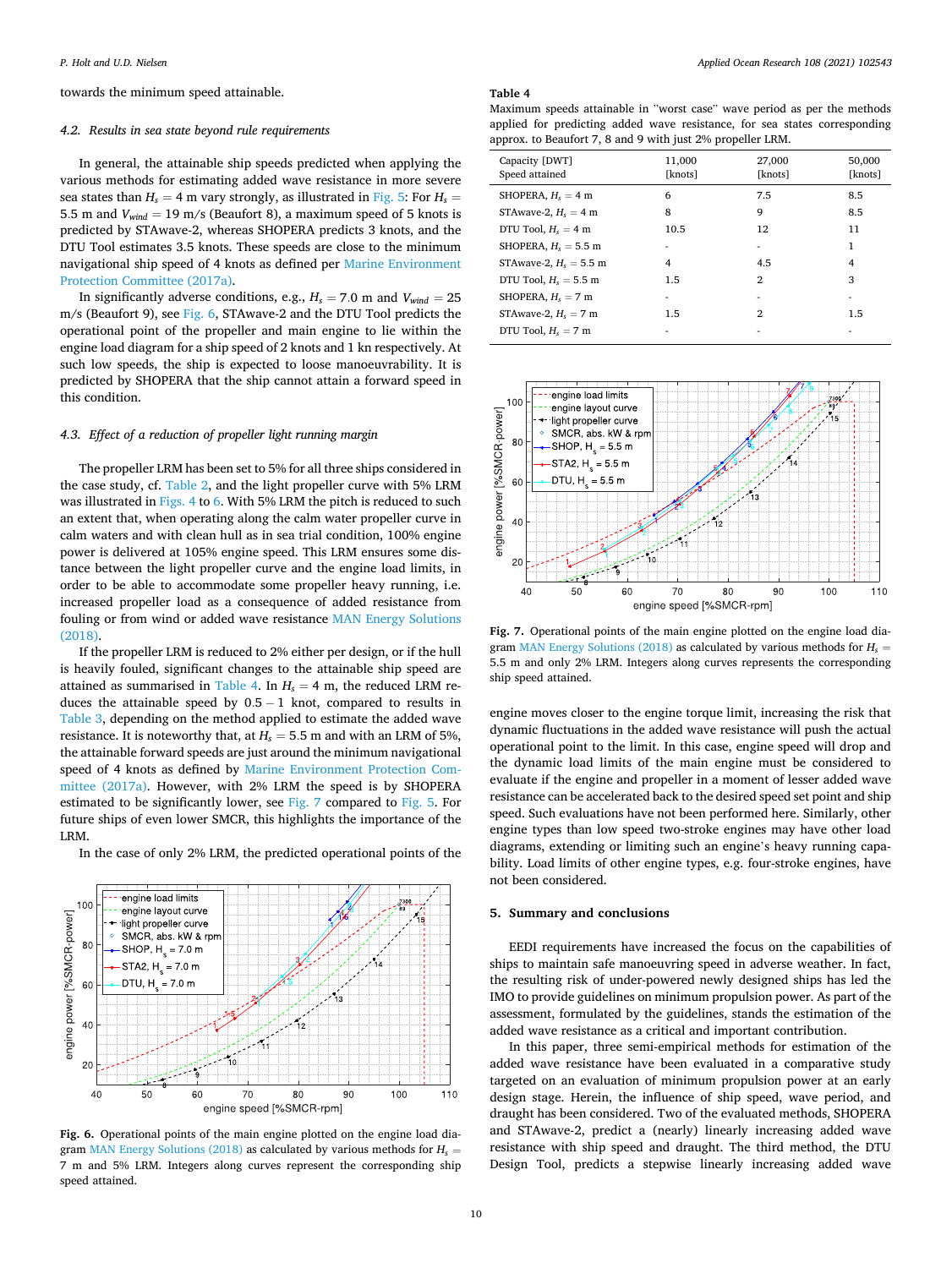<span id="page-10-0"></span>resistance with ship speed, while the tool's dependency on draught depends on ship size. The variation with wave period is similar for STAwave-2 and the DTU Tool, albeit the absolute results are quite different. The SHOPERA method is invariant to changes in the wave period.

Focusing on lower speeds, as considered in a case study on minimum propulsion power for three example ships, the absolute difference of the added wave resistance predicted by the various methods may appear relatively small. However, when extending the comparative study further to consider the effects of the added wave resistance predicted towards the loading of the propeller, even small differences become important. For a ship with a typical propulsion plant, consisting of an FP propeller directly coupled to a two-stroke main engine, it is shown that the minimum speed that the ship can maintain during adverse weather conditions is not limited by the maximum power of the engine; rather the speed is limited by the torque that the engine can deliver at lower rpm-ranges. Hereby, small changes in the predicted added wave resistance become of importance as this has influence on the propeller loading and hence the rpm at which the propeller and engine operate. This also indicates that potential efforts into lifting the torque-limit of two-stroke engines will have a large impact on the minimum speed attainable.

The predicted operating rpm affects the power that the main engine can deliver, and ultimately the speed that can be maintained in adverse weather. This is further underlined by the effects of the propeller light running margin, which is shown to have crucial influence on the attainable speed during adverse conditions. In the specific case study, it is noteworthy that even for the most conservative of the methods used for estimation of the added wave resistance, i.e. the SHOPERA method, it appears that there is a good margin for further power reductions before the example ships cannot meet the requirements of the IMO, as long as adequate propeller light running margins are considered.

The focus of this study has been placed solely on fixed pitch propellers. In the future, the magnitude of efficiency advantage of FP propellers over controllable pitch (CP) propellers may decrease: Potential excessive increases of LRM by pitch reductions, to increase the margin towards the engine load limits, will potentially decrease FP propeller efficiency in the design condition. A potential for attaining a large LRM, without the efficiency penalty of a pitch reduction, lies in the reduction of the installed power itself, as this reduces the propeller thrust loading. Altogether this directs the way for a reduction of the propeller blade number, which in turns leads to a higher optimal rpm of the propeller and thereby LRM. Alternatively, a CP propeller will in theory be capable of attaining 100% engine speed and thereby 100% power in all conditions, offering the advantage that a pitch reduction is only performed when needed. However, in such evaluations, the reduced propeller efficiency of a CP propeller at the reduced pitch, required to attain 100% engine speed under the added resistance of adverse conditions, must not be forgotten.

## *5.1. Future work*

Simple predictions of added wave resistance are difficult, and the three presented methods show differences on both the quantitative and qualitative levels. For their realistic use with respect to MPP, the methods need therefore to be compared against full-scale data or at least be compared to model tank tests or numerical simulations in the next phase. Despite the lack of a consistent method to *measure* added wave resistance when a real-sized ship operates in a seaway, possible approaches have been suggested by Holt (2019) and [Nielsen et al. \(2021\)](#page-11-0).

The interaction between waves, a ship, and its propulsion plant is highly dynamic and *not* static as has been assumed in the present study, and also assumed by the MPP-guidelines [Marine Environment Protec](#page-11-0)[tion Committee \(2017a\).](#page-11-0) As ship speeds are expected to decrease further, as future efficiency requirements are tightened to meet the emission targets of the IMO, it will be relevant to evaluate not only how

a ship performs with respect to the mean added wave resistance, but also to evaluate how the ship and propulsion plant perform dynamically, addressing the wave-induced response by establishing a model of the engine, turbo charger, shafting, and propeller. Furthermore, such a dynamic evaluation should include a study about the effect of the sea state on variations on the wake and thrust deduction factors, e.g. [Taskar et al.](#page-11-0)  [\(2019, 2016\),](#page-11-0) along with consideration of the effects of dynamic propeller ventilation. In addition, the propulsion plant's capability to accelerate itself and respond to the actual added resistance in a dynamic seaway must be evaluated, not only with respect to the static load limits of the main engine but also with respect to the dynamic load limits. Such evaluations are outstanding and are recommended to be performed, at least in order to verify that the static consideration, on which the present IMO guidelines is based, can be justified as a basis for future power reductions.

## **Declaration of Competing Interest**

The authors declare that they have no known competing financial interests or personal relationships that could have appeared to influence the work reported in this paper.

## **Acknowledgment**

The idea to adjust the pitch radius of gyration in STA-wave2 was formulated during discussions between MAN Energy Solutions and Jan Wienke, DNV GL, and the contribution is appreciated. The work by the second author has been supported by the Research Council of Norway through the Centres of Excellence funding scheme, project number 223,254 AMOS.

#### **References**

- [Bertram, V., 2016. Added Power in Waves Time to Stop Lying \(to Ourselves\).](http://refhub.elsevier.com/S0141-1187(21)00020-1/sbref0001) [Proceedings of 1st HullPIC Confence. Castello di Pavone, Italy, pp. 5](http://refhub.elsevier.com/S0141-1187(21)00020-1/sbref0001)–13.
- [British Standard, 2015. ISO 15016: Ships and marine technology Guidelines for the](http://refhub.elsevier.com/S0141-1187(21)00020-1/sbref0002)  [assessment of speed and power performance by analysis of speed trial data. BSI](http://refhub.elsevier.com/S0141-1187(21)00020-1/sbref0002)  [Standards Limited](http://refhub.elsevier.com/S0141-1187(21)00020-1/sbref0002).
- [Buckingham, E., 1914. On physically similar systems, illustrations of the use of](http://refhub.elsevier.com/S0141-1187(21)00020-1/sbref0003)  [dimensional equations. Physical Review 4, 345](http://refhub.elsevier.com/S0141-1187(21)00020-1/sbref0003)–376.
- [Faltinsen, O., 1990. Sea loads on ships and offshore structures. Cambridge University](http://refhub.elsevier.com/S0141-1187(21)00020-1/sbref0004) [Press.](http://refhub.elsevier.com/S0141-1187(21)00020-1/sbref0004)
- Faltinsen, O., Minsaas, K., Liapis, N., Skjø[rdal, S., 1980. Prediction of Resistance and](http://refhub.elsevier.com/S0141-1187(21)00020-1/sbref0005)  [Propulsion of a Ship in a Seaway. Proc. 13th Symposium on Naval Hydrodynamics.](http://refhub.elsevier.com/S0141-1187(21)00020-1/sbref0005)  [Tokyo, Japan.](http://refhub.elsevier.com/S0141-1187(21)00020-1/sbref0005)
- [Fujiwara, T., Tsukada, Y., Kitamura, F., Sawada, H., Ohmatsu, S., 2009. Experimental](http://refhub.elsevier.com/S0141-1187(21)00020-1/sbref0006) [Investigation and Estimation on Wind Forces for a Container Ship. Proc. 19th ISOPE.](http://refhub.elsevier.com/S0141-1187(21)00020-1/sbref0006)  [Osaka, Japan](http://refhub.elsevier.com/S0141-1187(21)00020-1/sbref0006).
- [Goda, Y., 2000. Random seas and design of maritime structures. In: Advanced Series on](http://refhub.elsevier.com/S0141-1187(21)00020-1/sbref0007)  [Ocean Engineering, 15. World Scientific.](http://refhub.elsevier.com/S0141-1187(21)00020-1/sbref0007)
- [Gourlay, T., Shigunov, V., von Graefe, A., Lataire, E., 2015. Comparison of Aqwa, GL](http://refhub.elsevier.com/S0141-1187(21)00020-1/sbref0008) [Rankine, Moses, Octopus, Pdstrip and Wamit with Model Test Results for Cargo Ship](http://refhub.elsevier.com/S0141-1187(21)00020-1/sbref0008)  [Wave-Induced Motions in Shallow Water. Proc. of 34th OMAE. St. John](http://refhub.elsevier.com/S0141-1187(21)00020-1/sbref0008)'s, [Newfoundland, Canada.](http://refhub.elsevier.com/S0141-1187(21)00020-1/sbref0008)
- [Grin, R., 2015. On the prediction of wave-added resistance with empirical methods.](http://refhub.elsevier.com/S0141-1187(21)00020-1/sbref0009)  [J. Ship Production and Design 31, 181](http://refhub.elsevier.com/S0141-1187(21)00020-1/sbref0009)–191.
- [Guldhammer, H., Harvald, S., 1974. Ship resistance \(revised edition\). Akademisk Forlag.](http://refhub.elsevier.com/S0141-1187(21)00020-1/sbref0010) [Harvald, S., 1983. Resistance and propulsion of ships. John Wiley.](http://refhub.elsevier.com/S0141-1187(21)00020-1/sbref0011)
- [H.O.H. Kristensen and H.B. Bingham, 2017. Manual for the SHIP-DESMO computer](http://refhub.elsevier.com/S0141-1187(21)00020-1/sbref0012)  [program for exhaust gas emission calculations for container ships. Project no. 2016-](http://refhub.elsevier.com/S0141-1187(21)00020-1/sbref0012)  [108. Technical University of Denmark, Kgs. Lyngby, Denmark](http://refhub.elsevier.com/S0141-1187(21)00020-1/sbref0012).
- [H.O.H. Kristensen and H.B. Bingham, 2017. Prediction of Resistance and Propulsion](http://refhub.elsevier.com/S0141-1187(21)00020-1/sbref0013)  [Power of Ships. Project no. 2016-108. Technical University of Denmark, Kgs.](http://refhub.elsevier.com/S0141-1187(21)00020-1/sbref0013)  [Lyngby, Denmark.](http://refhub.elsevier.com/S0141-1187(21)00020-1/sbref0013)
- [Holt, P., 2019. Design tool for preliminary evaluation of compliance with minimum](http://refhub.elsevier.com/S0141-1187(21)00020-1/sbref0014) [propulsion power requirements. Technical University of Denmark, Kgs. Lyngby,](http://refhub.elsevier.com/S0141-1187(21)00020-1/sbref0014)  [Denmark. Master](http://refhub.elsevier.com/S0141-1187(21)00020-1/sbref0014)'s thesis.
- [Holtrop, J., Mennen, G., 1982. An approximate power prediction method. J. Intl.](http://refhub.elsevier.com/S0141-1187(21)00020-1/sbref0015) [Shipbuilding Progress 29, 166](http://refhub.elsevier.com/S0141-1187(21)00020-1/sbref0015)–170.
- [ITTC, 2011. 1978 ITTC Performance Prediction Method. Technical Report. International](http://refhub.elsevier.com/S0141-1187(21)00020-1/sbref0016)  [Towing Tank Conference, Rio de Janeiro, Brazil](http://refhub.elsevier.com/S0141-1187(21)00020-1/sbref0016).
- [ITTC, 2014. Analysis of speed/power trial data. Recommended Procedures and](http://refhub.elsevier.com/S0141-1187(21)00020-1/sbref0017) [Guidelines. Technical Report. 27th International Towing Tank Conference,](http://refhub.elsevier.com/S0141-1187(21)00020-1/sbref0017) [Copenhagen, Denmark.](http://refhub.elsevier.com/S0141-1187(21)00020-1/sbref0017)